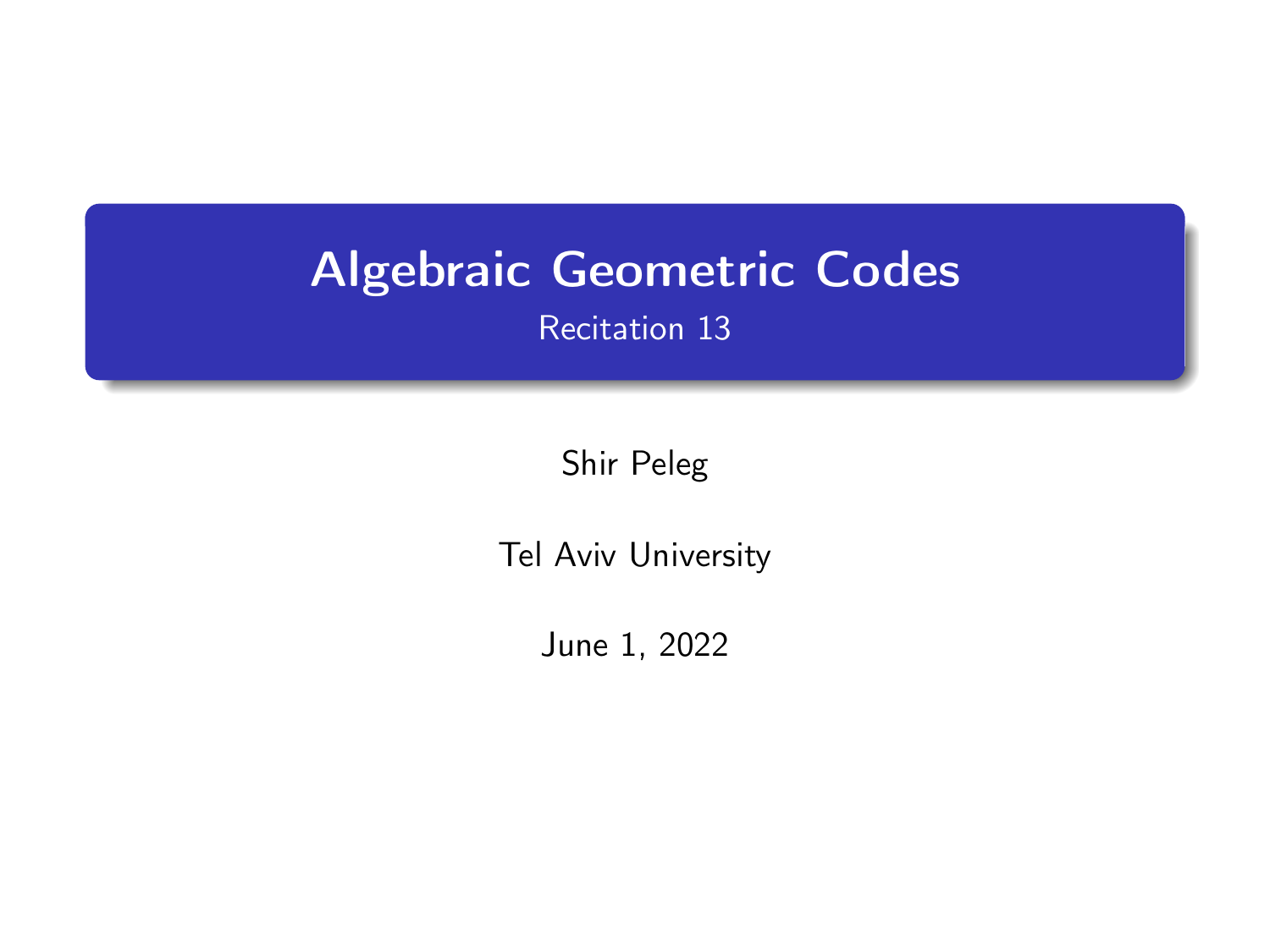# Remainder - Riemann Hurwitz Genus Formula

### Theorem 1

Let  $F/L$  be a separable finite extension of  $E/K$ . Denote by  $g_F, g_E$  their respective genus. Then,

<span id="page-1-0"></span>
$$
2g_F - 2 = \frac{[F : E]}{[L : K]} (2g_E - 2) + \deg Diff(F/E).
$$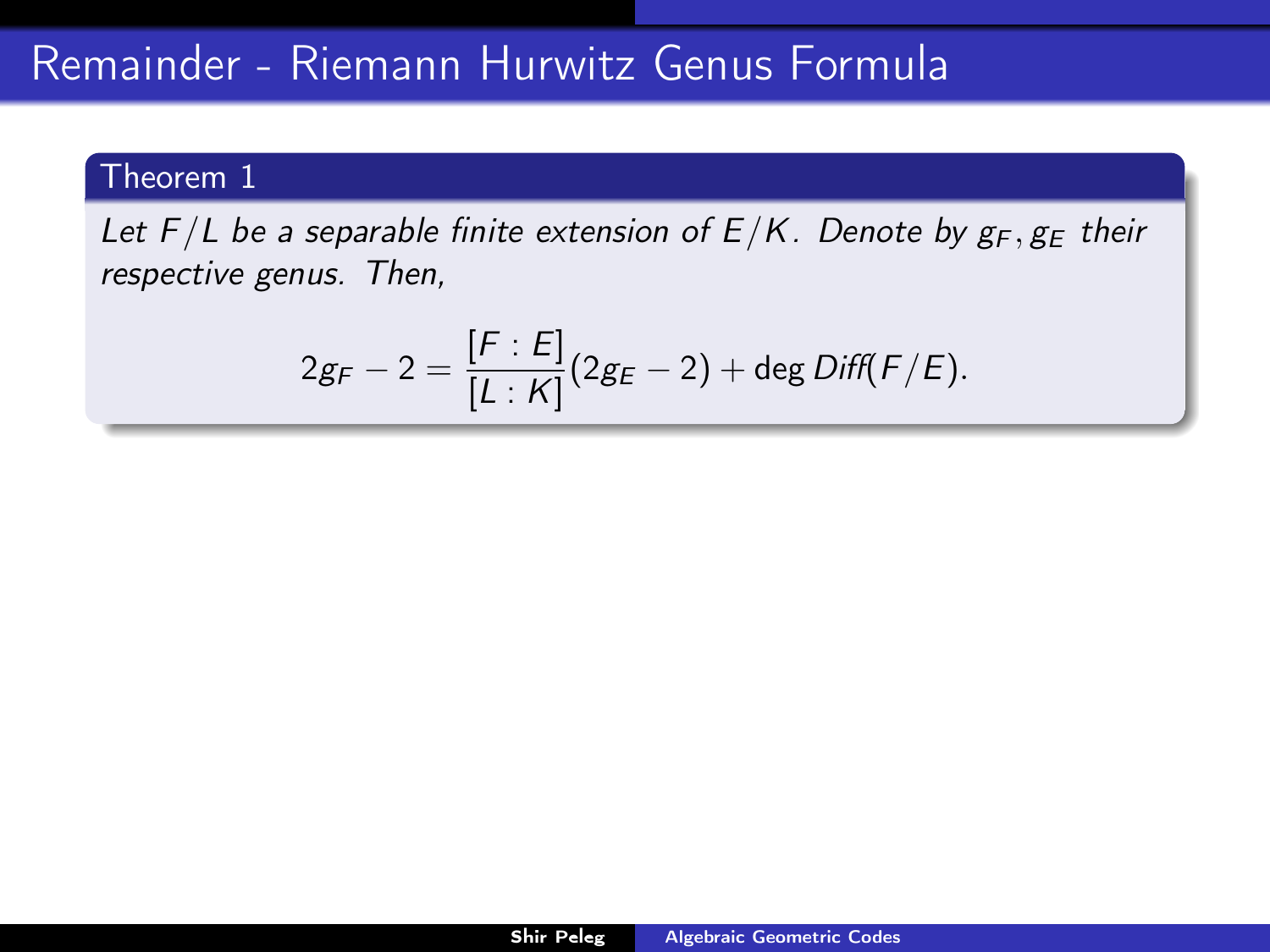Let  $F/L$  be a separable finite extension of  $E/K$ . Denote by  $g_F, g_E$  their respective genus. Then,

$$
2g_F - 2 = \frac{[F : E]}{[L : K]} (2g_E - 2) + \deg Diff(F/E).
$$

## Corollary 2

Let  $F/L$  be a separable finite extension of  $E/K$ . Denote by  $g_F$ ,  $g_F$  their respective genus. Then,  $g_F > g_F$ .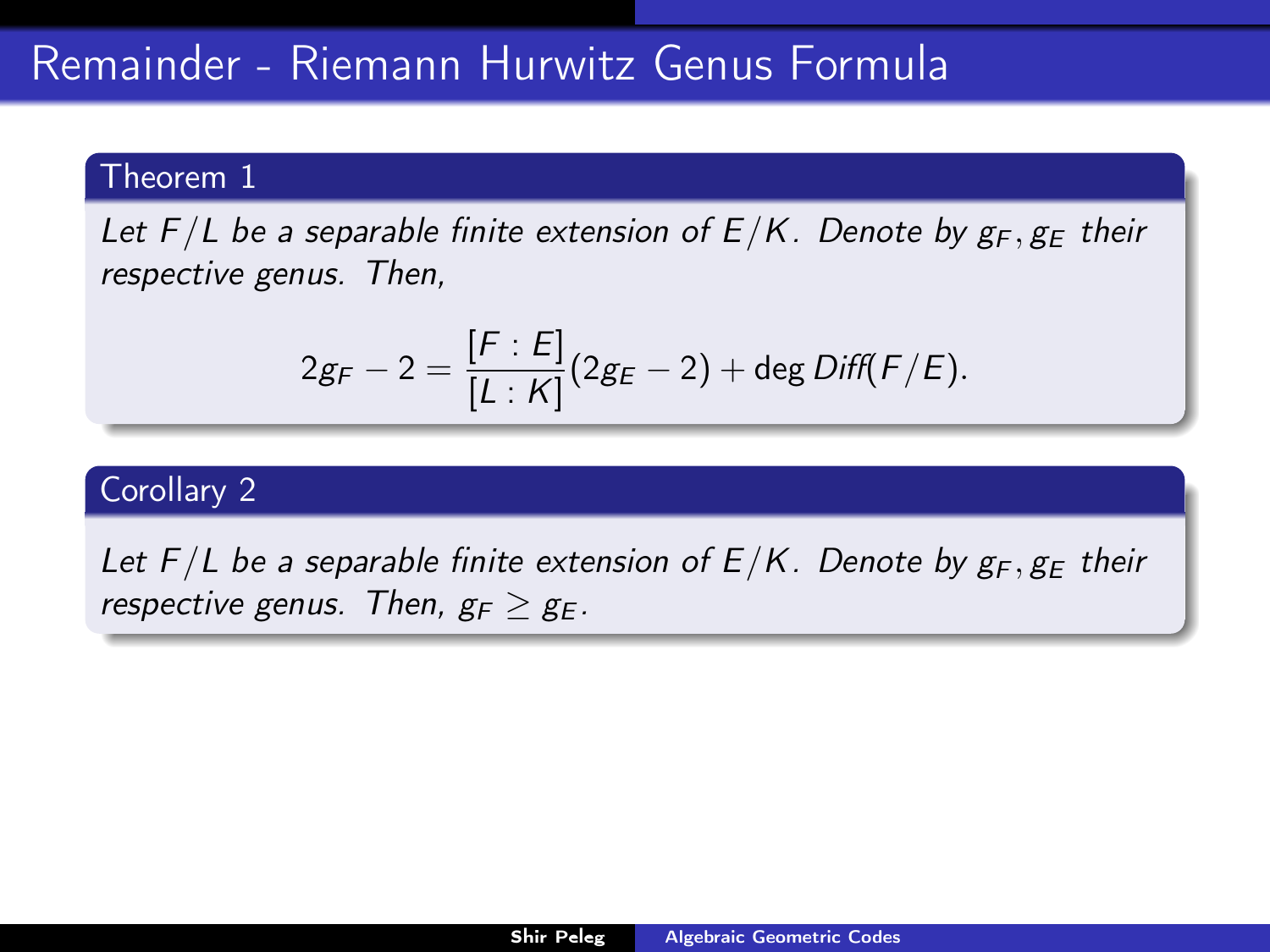Let  $F/L$  be a separable finite extension of  $E/K$ . Denote by  $g_F$ ,  $g_F$  their respective genus. Then,

$$
2g_F - 2 = \frac{[F : E]}{[L : K]} (2g_E - 2) + \deg Diff(F/E).
$$

## Corollary 2

Let  $F/L$  be a separable finite extension of  $E/K$ . Denote by  $g_F$ ,  $g_F$  their respective genus. Then,  $g_F > g_F$ .

### Proof.

We have 
$$
[L : K] = [LE : E]
$$
, and  $E \subseteq LE \subseteq F$  and thus  $\frac{[F:E]}{[L:K]} = [F : LE] \ge 1$ .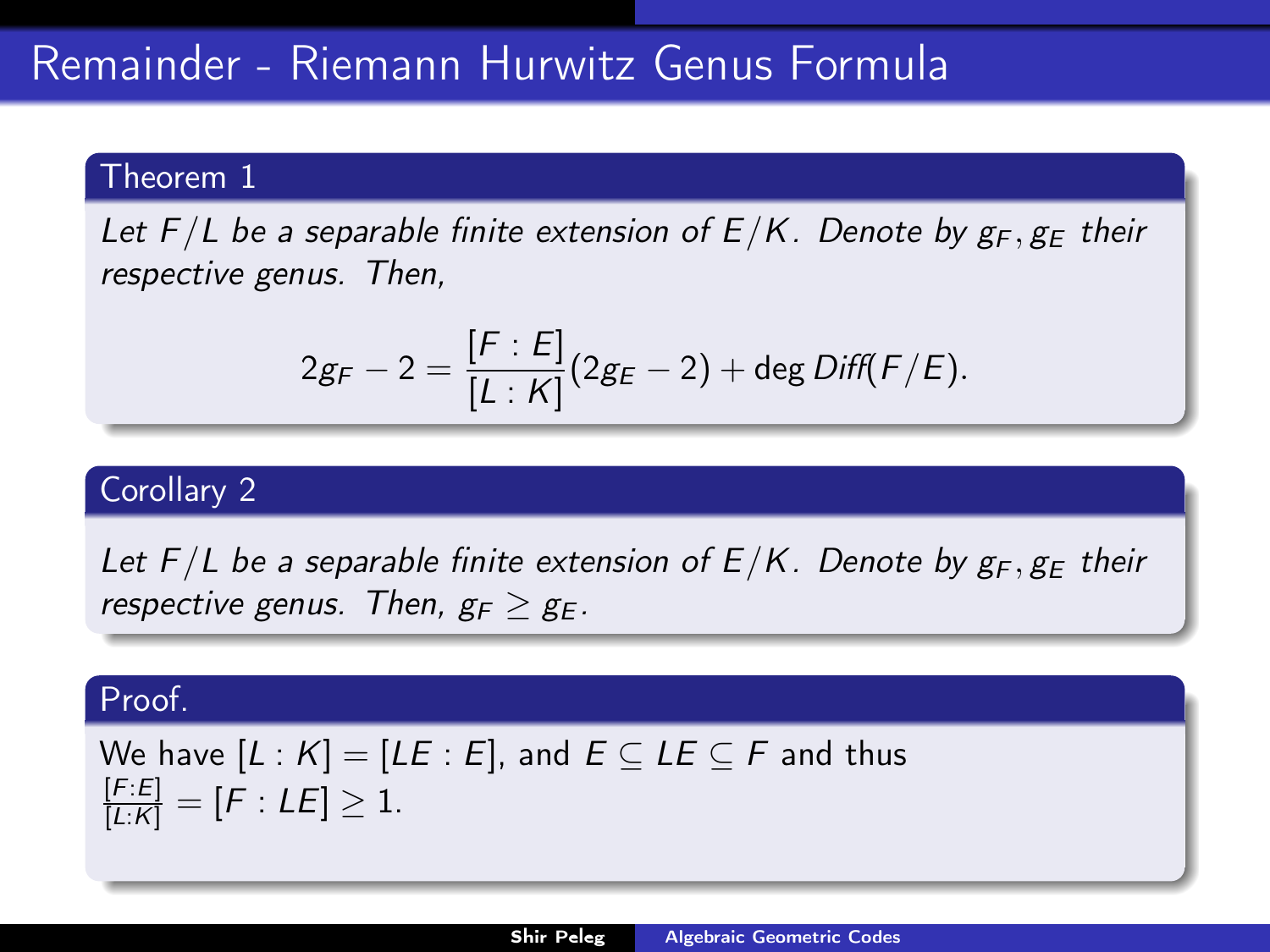Let  $F/L$  be a separable finite extension of  $E/K$ . Denote by  $g_F$ ,  $g_F$  their respective genus. Then,

$$
2g_F - 2 = \frac{[F : E]}{[L : K]} (2g_E - 2) + \deg Diff(F/E).
$$

## Corollary 2

Let  $F/L$  be a separable finite extension of  $E/K$ . Denote by  $g_F$ ,  $g_F$  their respective genus. Then,  $g_F > g_F$ .

#### Proof.

We have  $[L : K] = [LE : E]$ , and  $E \subseteq LE \subseteq F$  and thus  $\frac{[F:E]}{[L:K]} = [F:LE] \geq 1.$ From Hurwitz thm  $\mathrm{Diff}(F/E) \geq 0$  and so deg Diff $(F/E) > 0$ .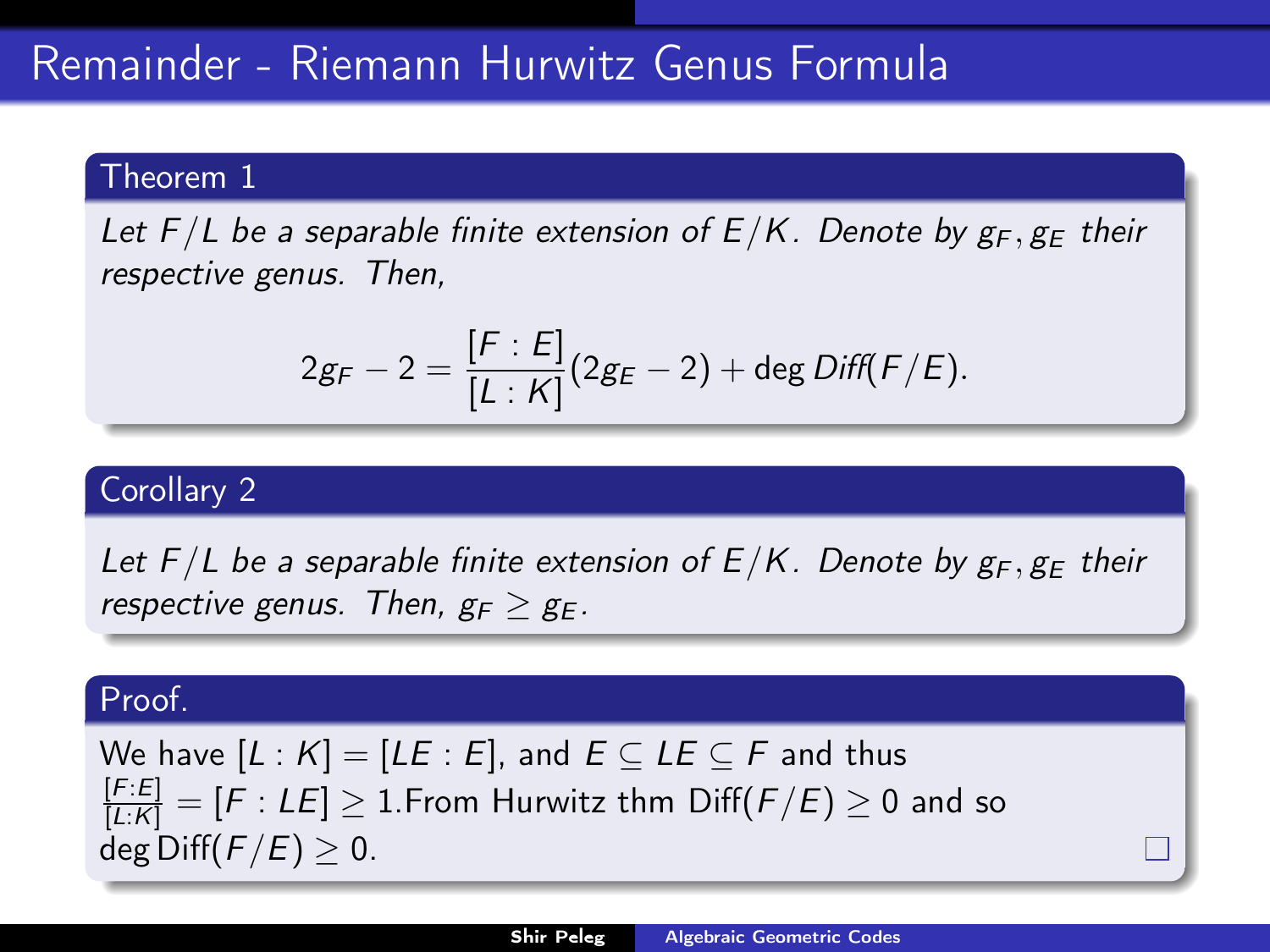Let  $F/K$  be a rational function field and let  $K \not\subseteq E \not\subseteq F$ , then E is a rational function field.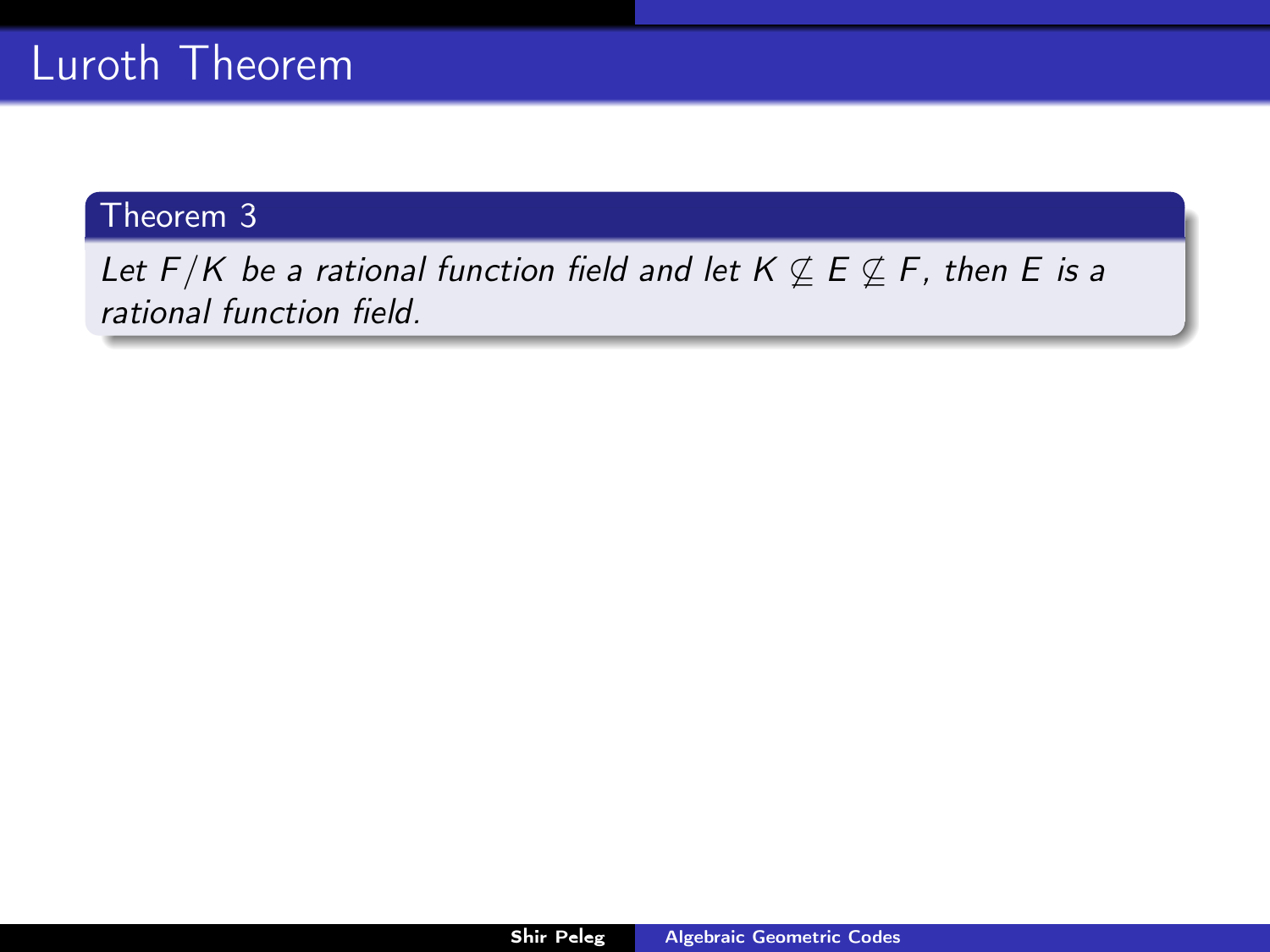Let  $F/K$  be a rational function field and let  $K \nsubseteq E \nsubseteq F$ , then E is a rational function field.

# Proof.

We proved that  $g_F = 0$ . If  $F/E$  is separable, using Corollary [2](#page-1-0) we get that  $g_E = 0$ .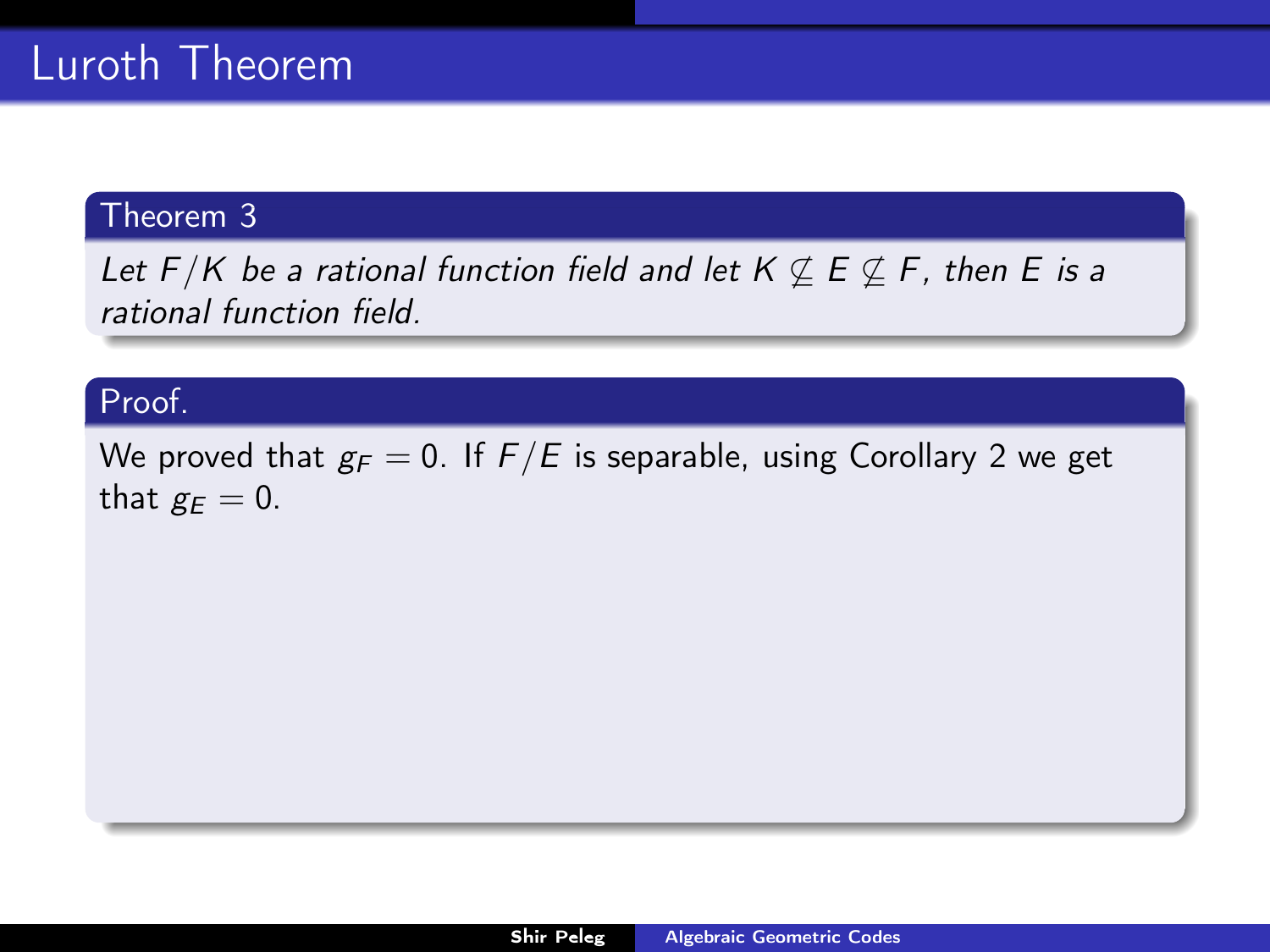Let  $F/K$  be a rational function field and let  $K \not\subseteq E \not\subseteq F$ , then E is a rational function field.

# Proof.

We proved that  $g_F = 0$ . If  $F/E$  is separable, using Corollary [2](#page-1-0) we get that  $g_F = 0$ . Thus, from a previous characterization, we either have that E is a rational function field, or a degree 2 extension of such. How can we differ?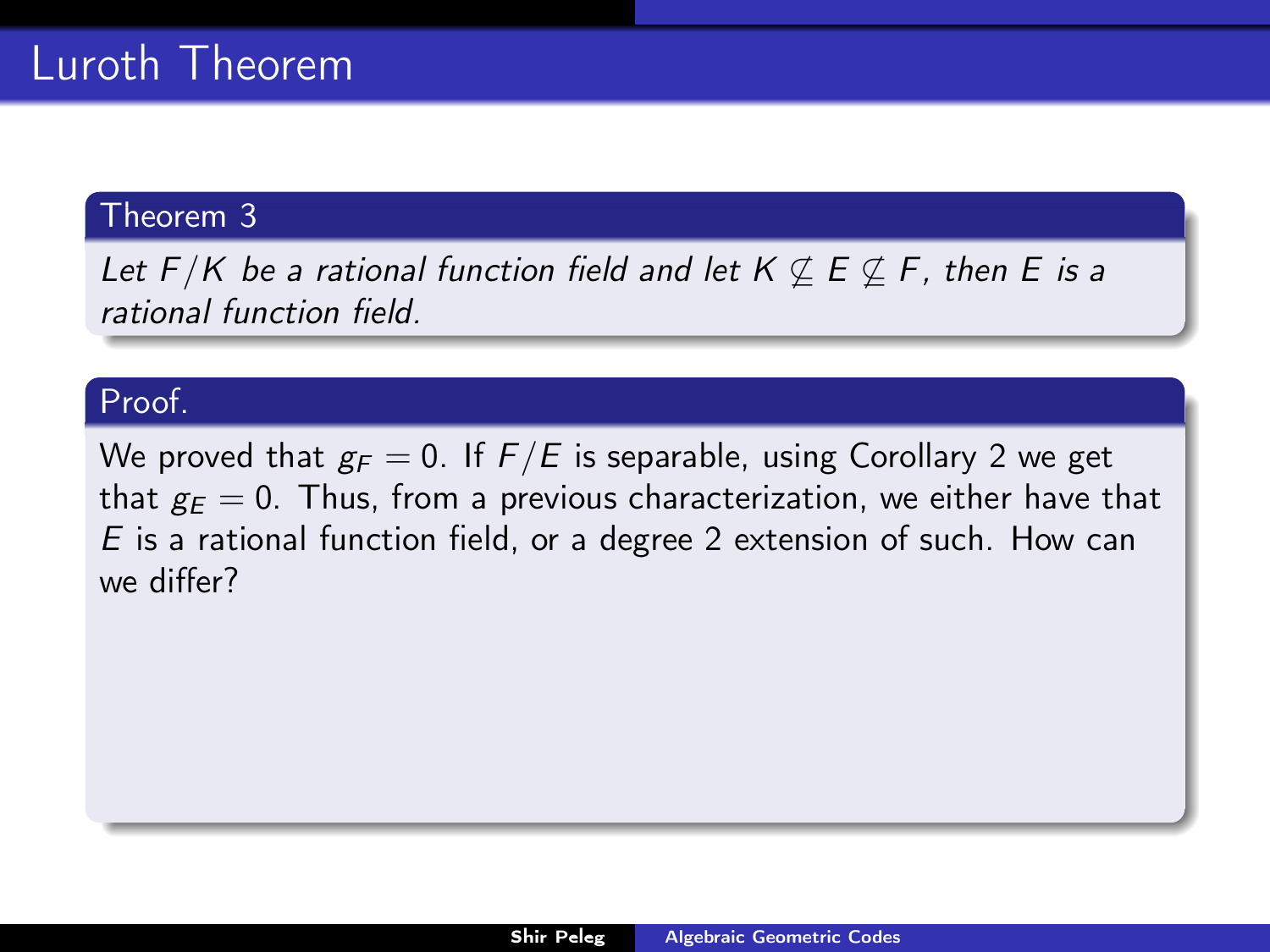Let  $F/K$  be a rational function field and let  $K \not\subseteq E \not\subseteq F$ , then E is a rational function field.

# Proof.

We proved that  $g_F = 0$ . If  $F/E$  is separable, using Corollary [2](#page-1-0) we get that  $g_F = 0$ . Thus, from a previous characterization, we either have that E is a rational function field, or a degree 2 extension of such. How can we differ? If  $E$  has a degree 1 place then it must be a rational function field.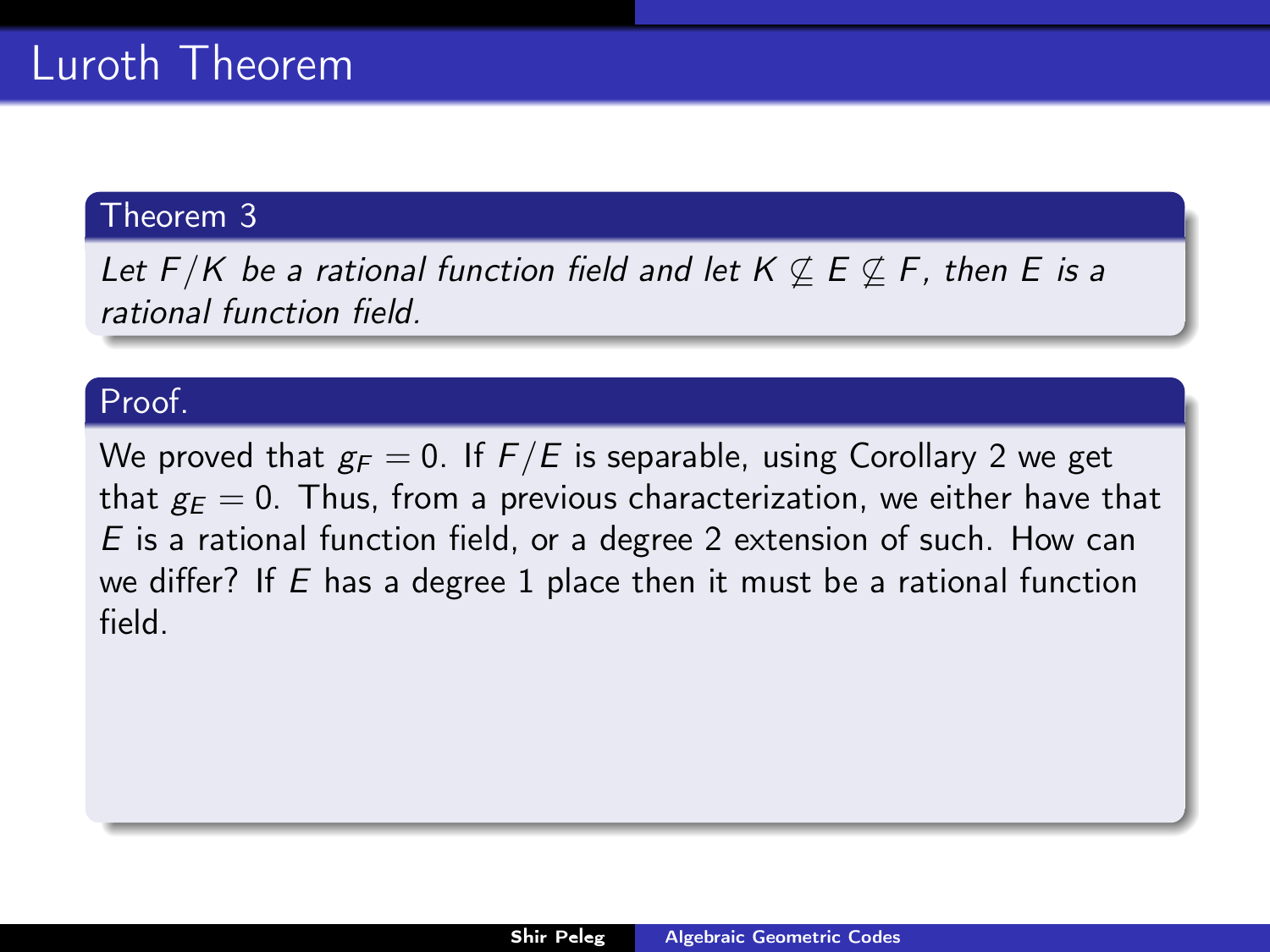Let  $F/K$  be a rational function field and let  $K \not\subseteq E \not\subseteq F$ , then E is a rational function field.

# Proof.

We proved that  $g_F = 0$ . If  $F/E$  is separable, using Corollary [2](#page-1-0) we get that  $g_F = 0$ . Thus, from a previous characterization, we either have that E is a rational function field, or a degree 2 extension of such. How can we differ? If  $E$  has a degree 1 place then it must be a rational function field. But F has a degree one place,  $\mathfrak{P}_{\infty}$ , and thus the place that sits under it must have degree one.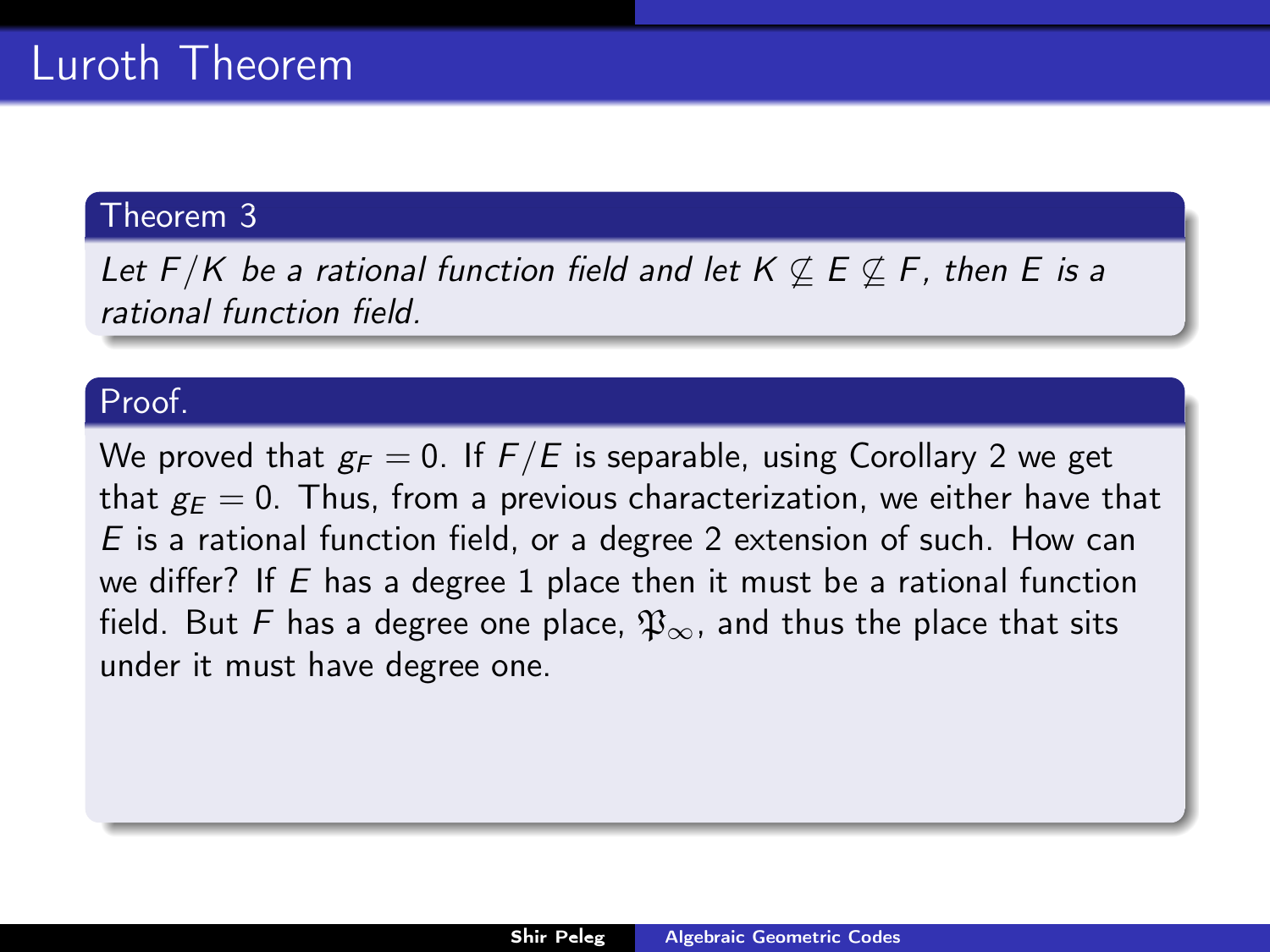Let  $F/K$  be a rational function field and let  $K \not\subseteq E \not\subseteq F$ , then E is a rational function field.

# Proof.

We proved that  $g_F = 0$ . If  $F/E$  is separable, using Corollary [2](#page-1-0) we get that  $g_F = 0$ . Thus, from a previous characterization, we either have that E is a rational function field, or a degree 2 extension of such. How can we differ? If  $E$  has a degree 1 place then it must be a rational function field. But F has a degree one place,  $\mathfrak{P}_{\infty}$ , and thus the place that sits under it must have degree one. If  $F/E$  is not separable, we can assume that  $F/E$  is purely inseparable (As, we can use  $E = E_s$  and then  $F = E_s$ ). As  $F = K(t)$  for some t, it

holds that  $E = K(t^q)$  for some q.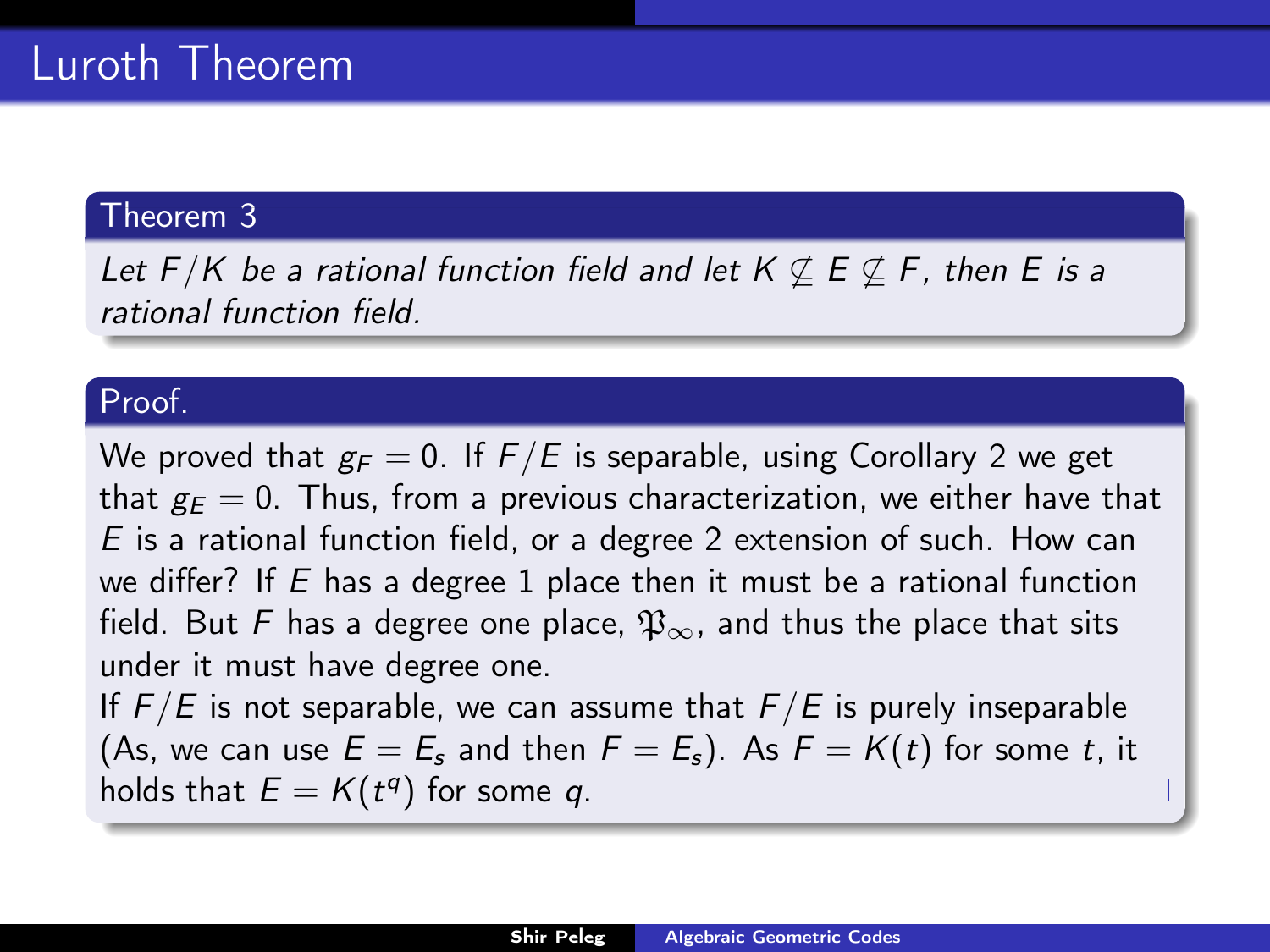<span id="page-11-0"></span>Let K be a field and let  $n \geq 3$  s.t. n, char(K) are coprime. Then there are no polynomials  $0 \neq f, g, h \in K[Z]$ , s.t.

$$
f^n+g^n=h^n,
$$

unless  $f/h, g/h \in K^{\times}$ .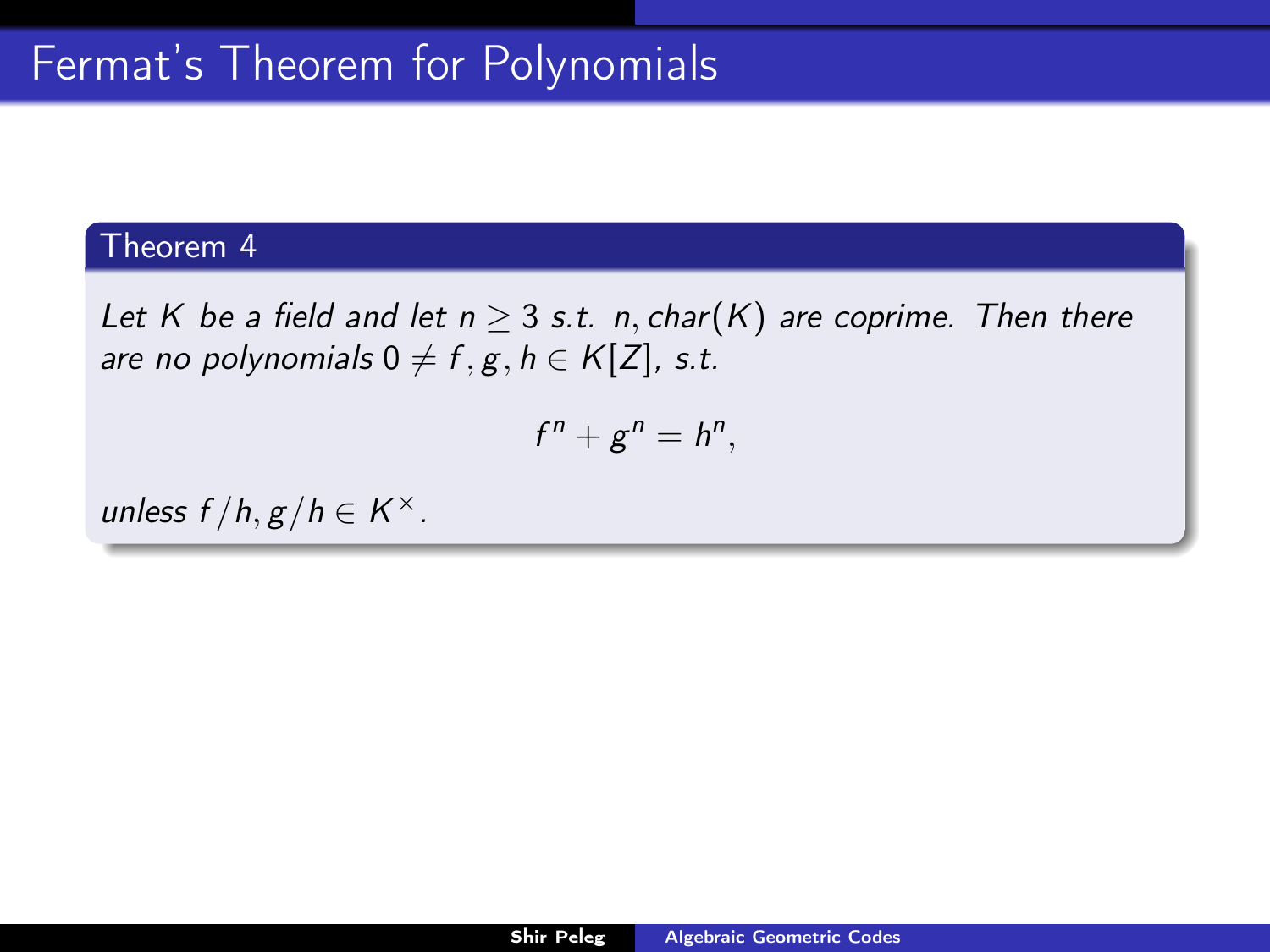Let K be a field and let  $n \geq 3$  s.t. n, char(K) are coprime. Then there are no polynomials  $0 \neq f, g, h \in K[Z]$ , s.t.

$$
f^n+g^n=h^n,
$$

unless  $f/h, g/h \in K^{\times}$ .

# Proof

Assume w.l.o.g  $K$  is algebraically closed.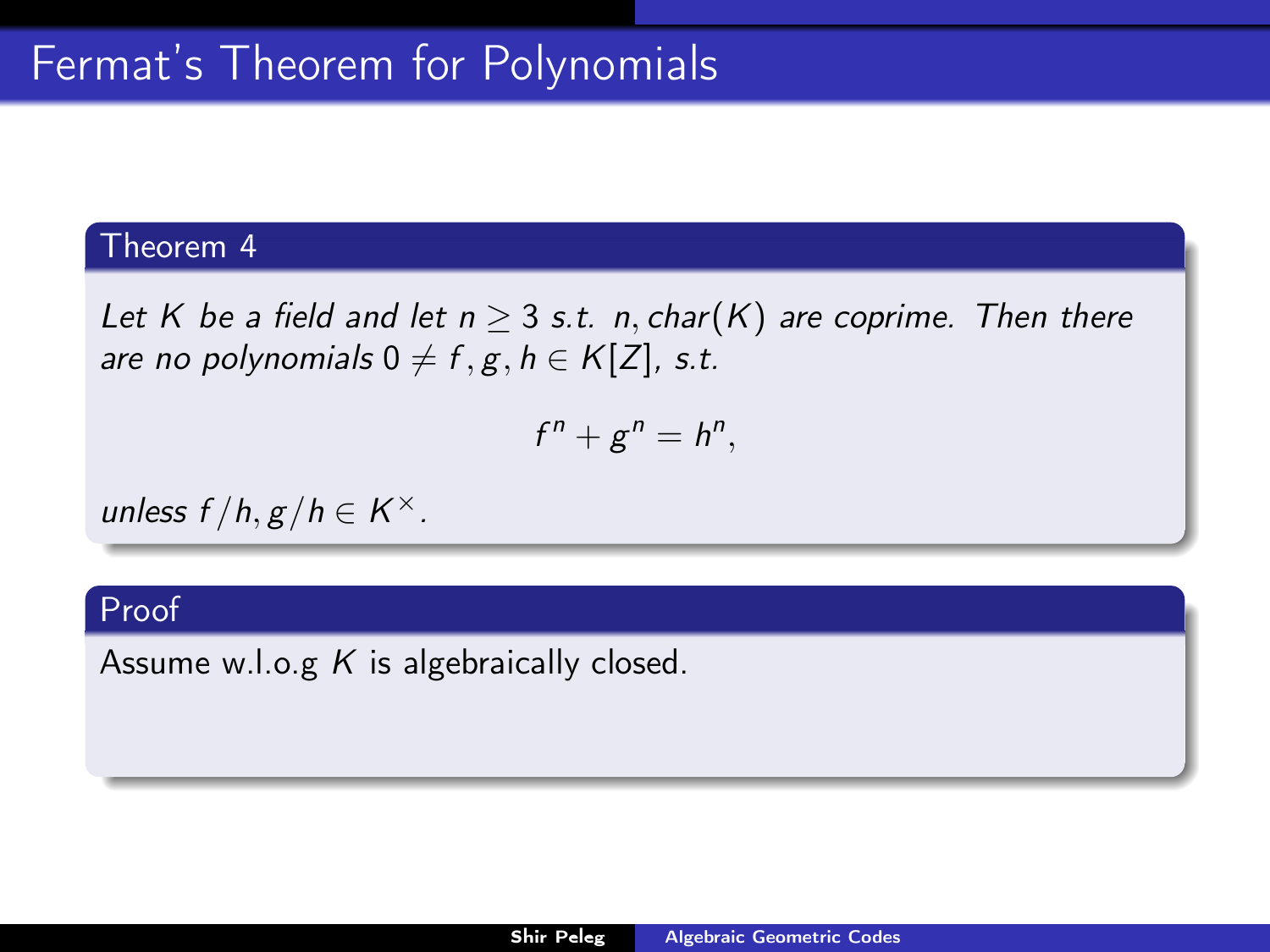Let K be a field and let  $n \geq 3$  s.t. n, char(K) are coprime. Then there are no polynomials  $0 \neq f, g, h \in K[Z]$ , s.t.

$$
f^n+g^n=h^n,
$$

unless  $f/h, g/h \in K^{\times}$ .

### Proof

Assume w.l.o.g  $K$  is algebraically closed. Consider the algebraic function field  $F = K(x, y)$  where  $x^n + y^n = 1$ .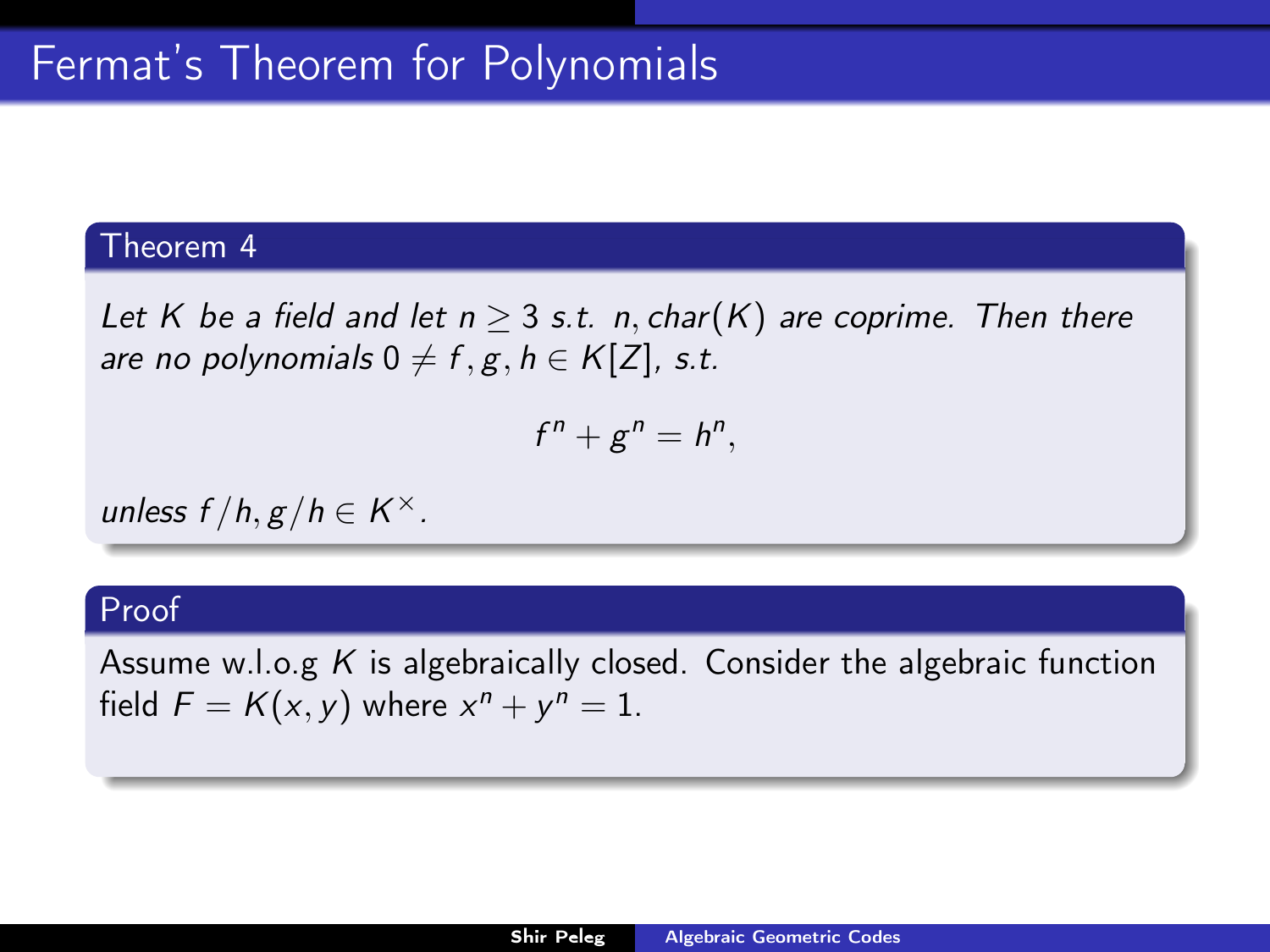Let K be a field and let  $n \geq 3$  s.t. n, char(K) are coprime. Then there are no polynomials  $0 \neq f, g, h \in K[Z]$ , s.t.

$$
f^n+g^n=h^n,
$$

unless  $f/h, g/h \in K^{\times}$ .

### Proof

Assume w.l.o.g  $K$  is algebraically closed. Consider the algebraic function field  $F = K(x, y)$  where  $x^n + y^n = 1$ . Denote by  $\zeta_n$  the n's primitive root of unity in  $K^{\times}$ .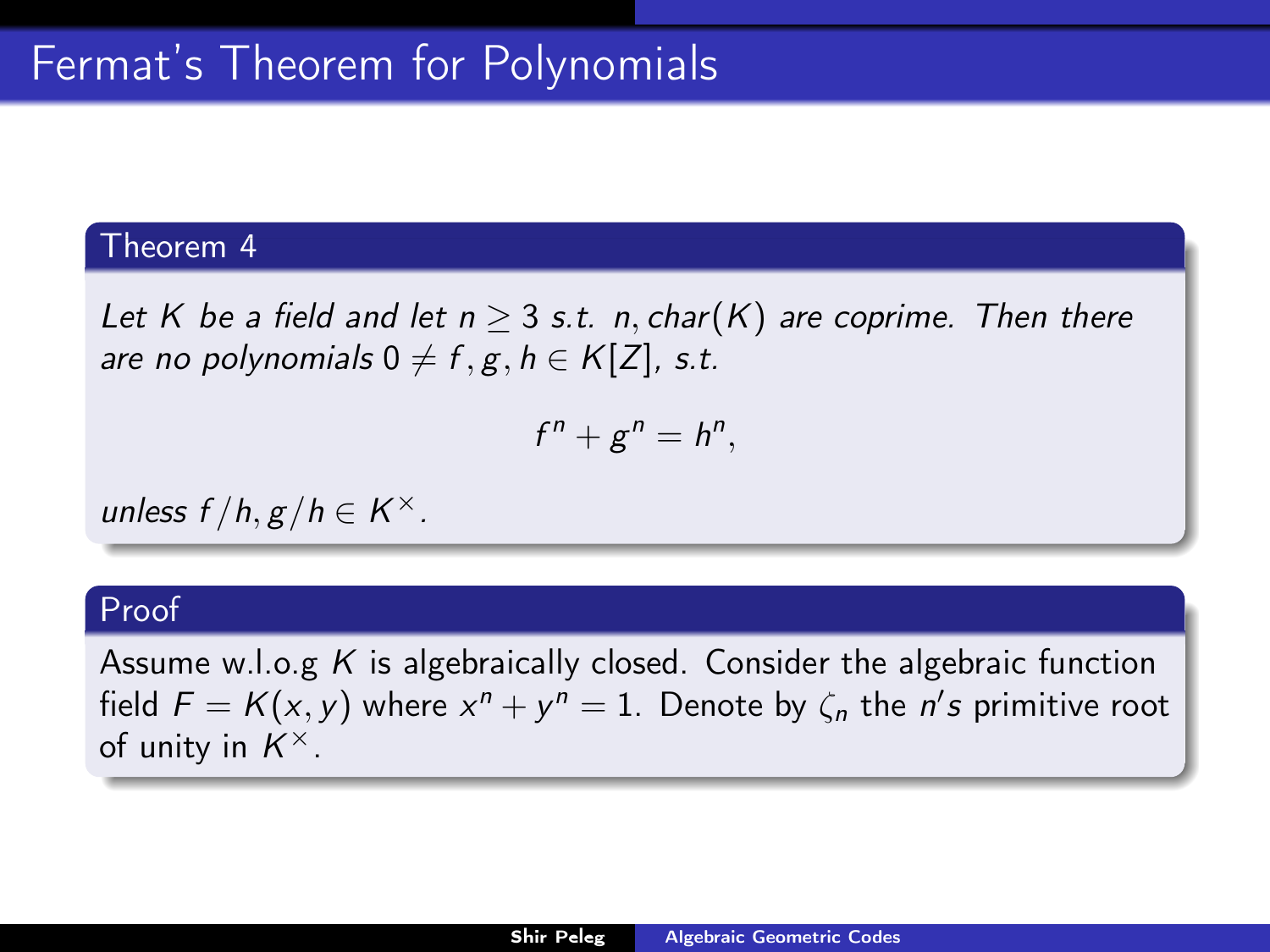# Claim 4.1

<span id="page-15-0"></span>It holds that  $[F: K(x)] = n$ , and the places corresponding to the valuations v<sub>x− $\zeta_n^i$ , denoted by  $\mathfrak{p}_{\zeta_n^i}$ , are fully ramified in F. i.e. there is a</sub> unique F- place  $\mathfrak{P}_{\zeta_n^i}$  s.t.  $e(\mathfrak{P}_{\zeta_n^i}/\mathfrak{p}_{\zeta_n^i})=n$ .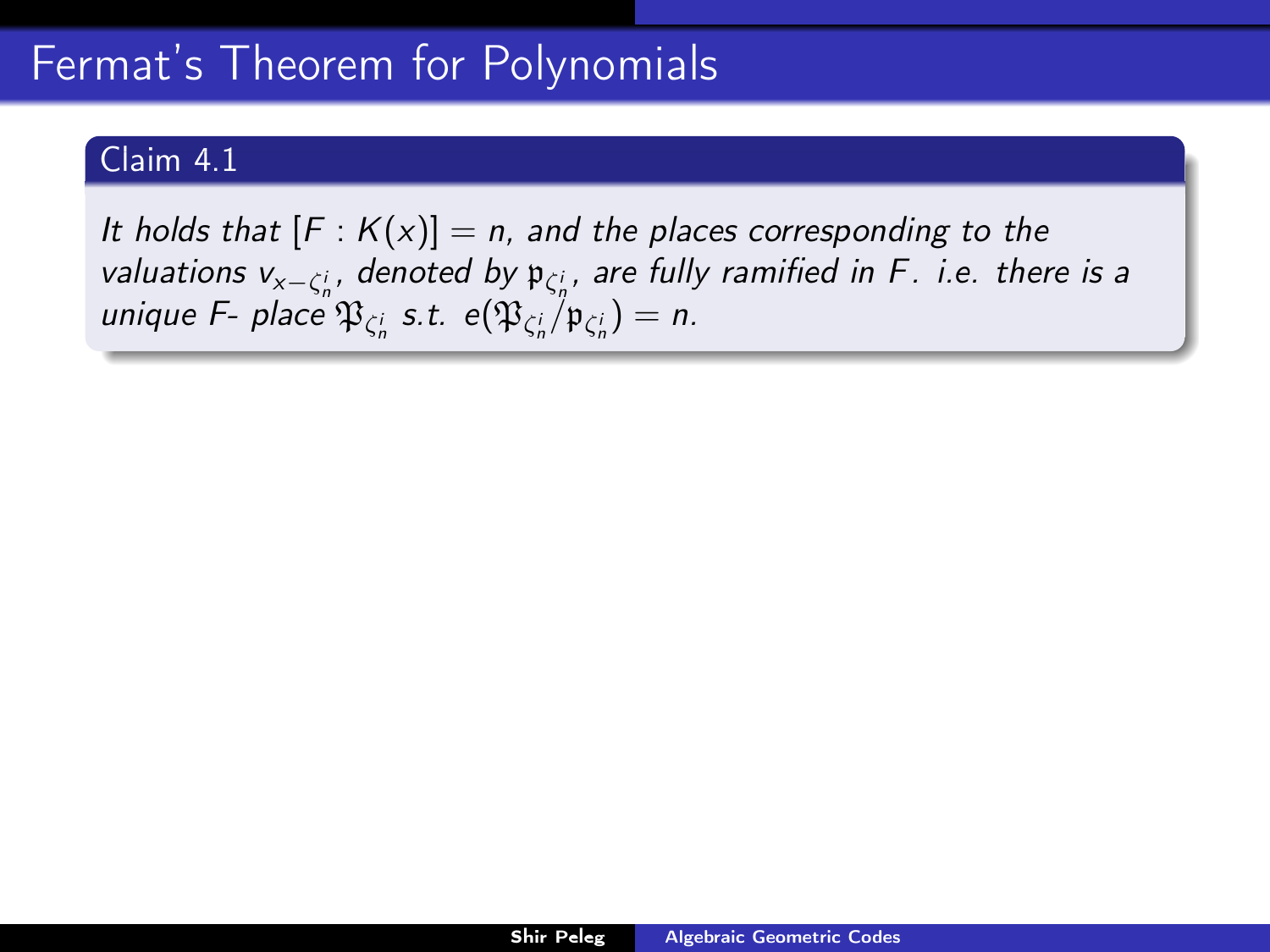# Claim 4.1

It holds that  $[F: K(x)] = n$ , and the places corresponding to the valuations v<sub>x− $\zeta_n^i$ , denoted by  $\mathfrak{p}_{\zeta_n^i}$ , are fully ramified in F. i.e. there is a</sub> unique F- place  $\mathfrak{P}_{\zeta_n^i}$  s.t.  $e(\mathfrak{P}_{\zeta_n^i}/\mathfrak{p}_{\zeta_n^i})=n$ .

### Proof.

First note that  $v_{x-\zeta_n^i}(x-\zeta_n^j)=\delta_{ij}$ .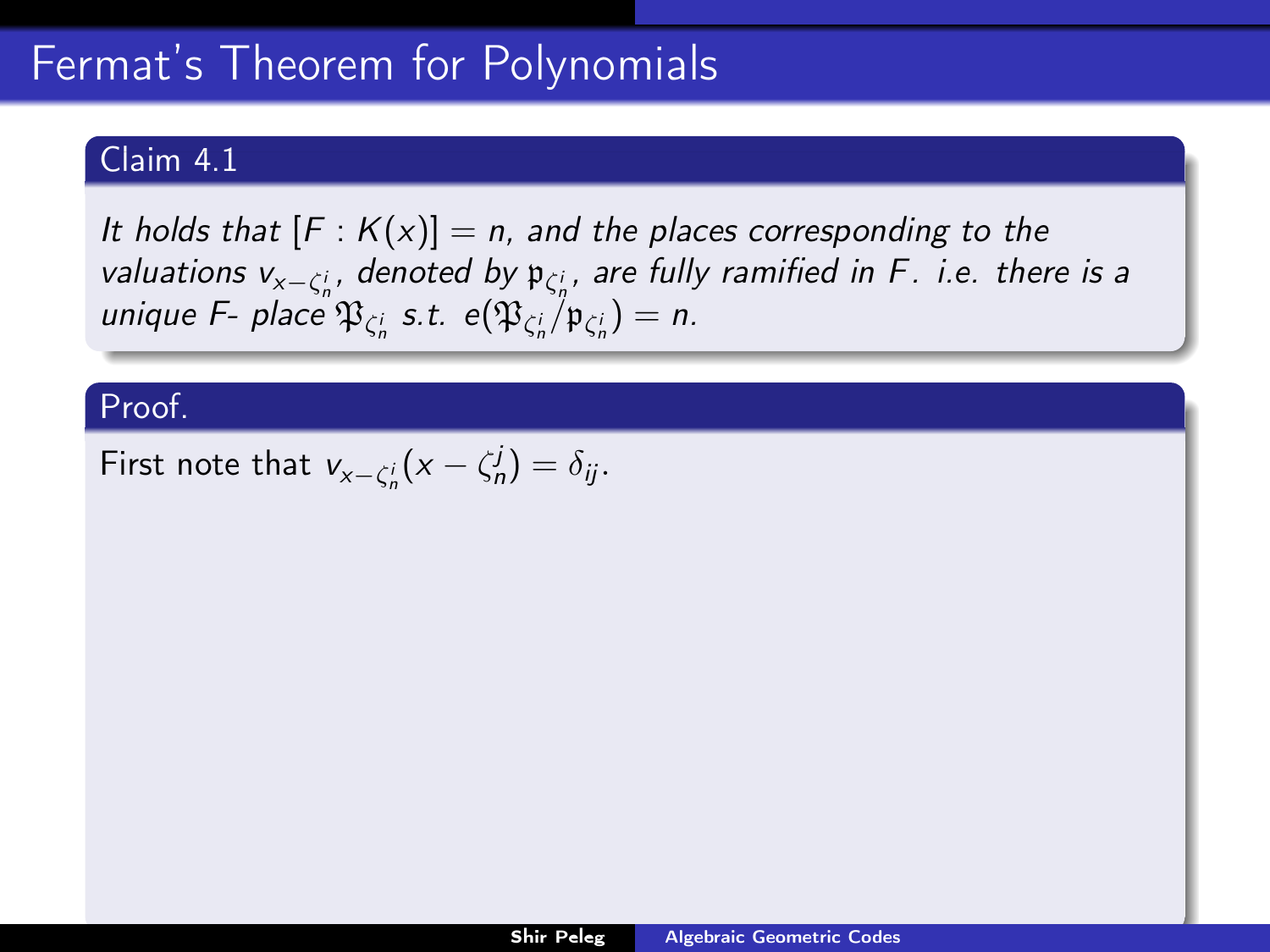# Claim 4.1

It holds that  $[F: K(x)] = n$ , and the places corresponding to the valuations v<sub>x− $\zeta_n^i$ , denoted by  $\mathfrak{p}_{\zeta_n^i}$ , are fully ramified in F. i.e. there is a</sub> unique F- place  $\mathfrak{P}_{\zeta_n^i}$  s.t.  $e(\mathfrak{P}_{\zeta_n^i}/\mathfrak{p}_{\zeta_n^i})=n$ .

### Proof.

First note that  $v_{x-\zeta_n^i}(x-\zeta_n^j)=\delta_{ij}$ . Thus,

$$
v_{x-\zeta_n^i}(x^n-1)=v_{x-\zeta_n^i}\left(\prod_{j=1}^n(x-\zeta_n^j)\right)=1.
$$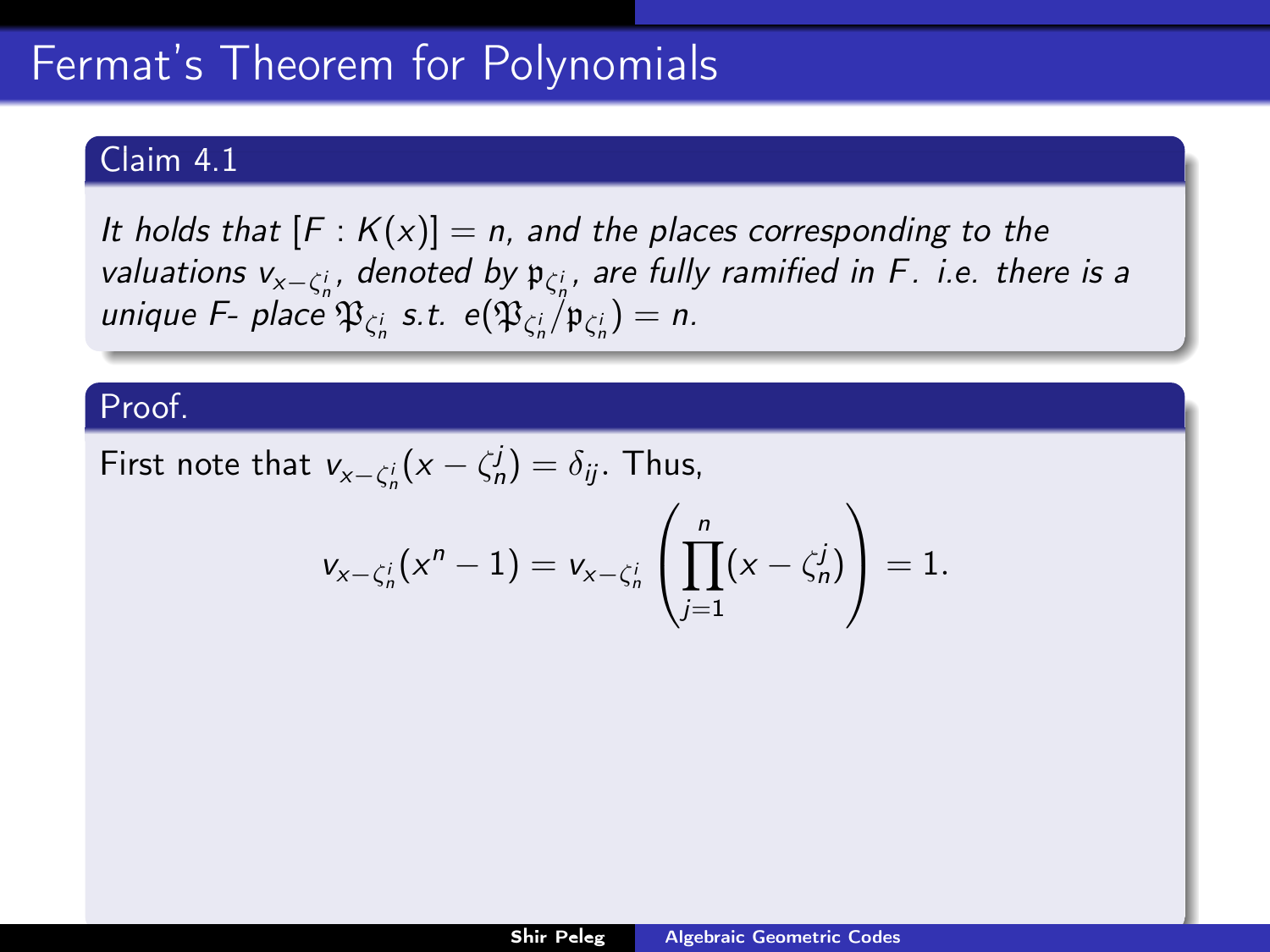### Claim 4.1

It holds that  $[F: K(x)] = n$ , and the places corresponding to the valuations v<sub>x− $\zeta_n^i$ , denoted by  $\mathfrak{p}_{\zeta_n^i}$ , are fully ramified in F. i.e. there is a</sub> unique F- place  $\mathfrak{P}_{\zeta_n^i}$  s.t.  $e(\mathfrak{P}_{\zeta_n^i}/\mathfrak{p}_{\zeta_n^i})=n$ .

### Proof.

First note that 
$$
v_{x-\zeta_n^i}(x-\zeta_n^j) = \delta_{ij}
$$
. Thus,

$$
v_{x-\zeta_n^i}(x^n-1)=v_{x-\zeta_n^i}\left(\prod_{j=1}^n(x-\zeta_n^j)\right)=1.
$$

It follows that for an extension  $v_{\mathfrak{P}}$  of  $v_{x-\zeta_n^i}$ , we have that  $v_{\mathfrak{P}}(x^n-1)=e(\mathfrak{P}/\mathfrak{p}_{\zeta_n^i})\cdot 1.$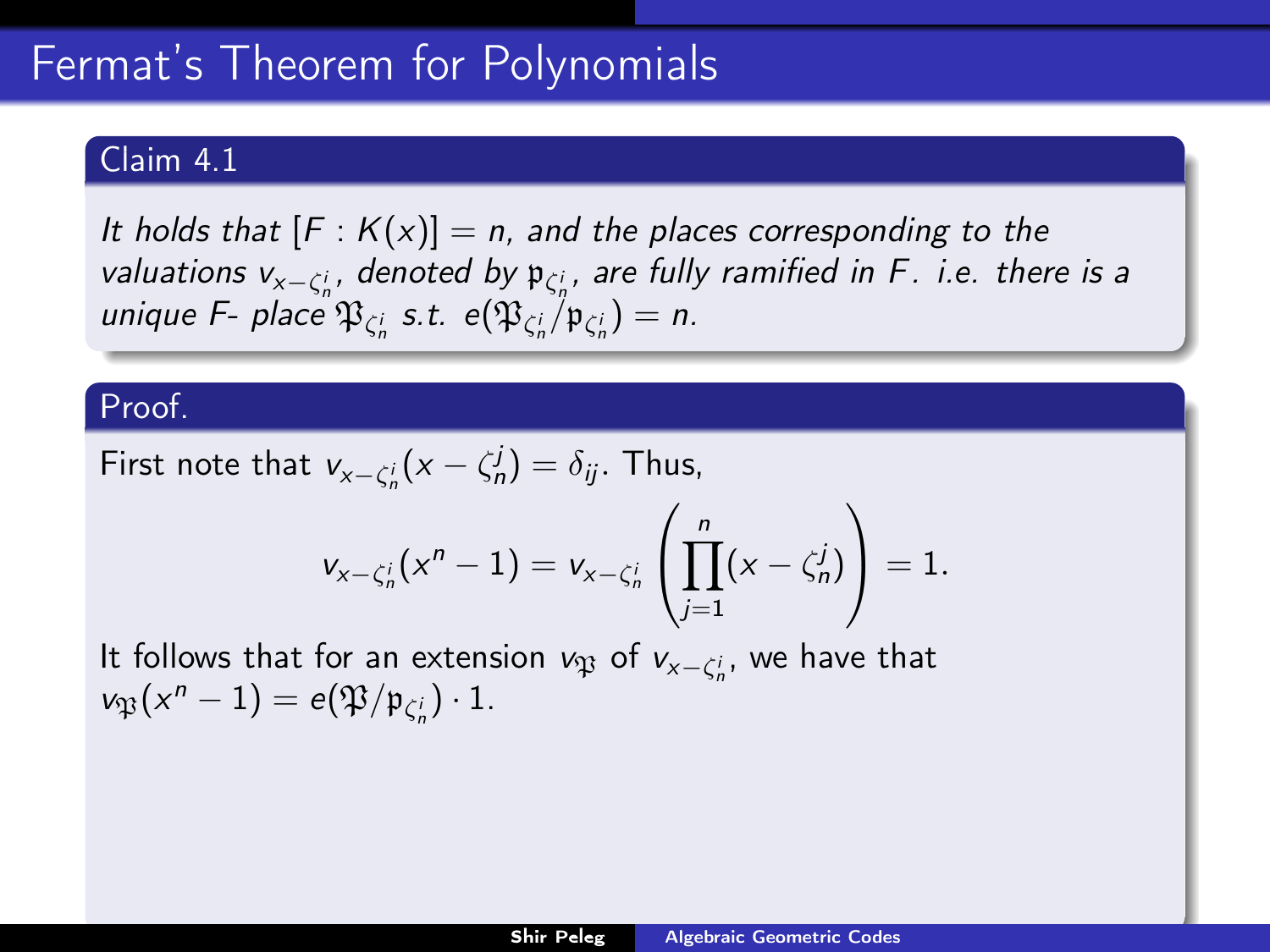### Claim 4.1

It holds that  $[F: K(x)] = n$ , and the places corresponding to the valuations v<sub>x− $\zeta_n^i$ , denoted by  $\mathfrak{p}_{\zeta_n^i}$ , are fully ramified in F. i.e. there is a</sub> unique F- place  $\mathfrak{P}_{\zeta_n^i}$  s.t.  $e(\mathfrak{P}_{\zeta_n^i}/\mathfrak{p}_{\zeta_n^i})=n$ .

#### Proof.

First note that 
$$
v_{x-\zeta_n^i}(x-\zeta_n^j) = \delta_{ij}
$$
. Thus,

$$
v_{x-\zeta_n^i}(x^n-1)=v_{x-\zeta_n^i}\left(\prod_{j=1}^n(x-\zeta_n^j)\right)=1.
$$

It follows that for an extension  $v_{\mathfrak{P}}$  of  $v_{\mathsf{x}-\zeta_n^i}$ , we have that  $\nu_{\mathfrak{P}}(x^n-1)=e(\mathfrak{P}/\mathfrak{p}_{\zeta_n^i})\cdot 1.$  On the other hand

$$
n \leq n \nu_{\mathfrak{P}}(y) = \nu_{\mathfrak{P}}(x^n - 1) = e(\mathfrak{P}/\mathfrak{p}_{\zeta_n^i}) \leq [F:K(x)] \leq n
$$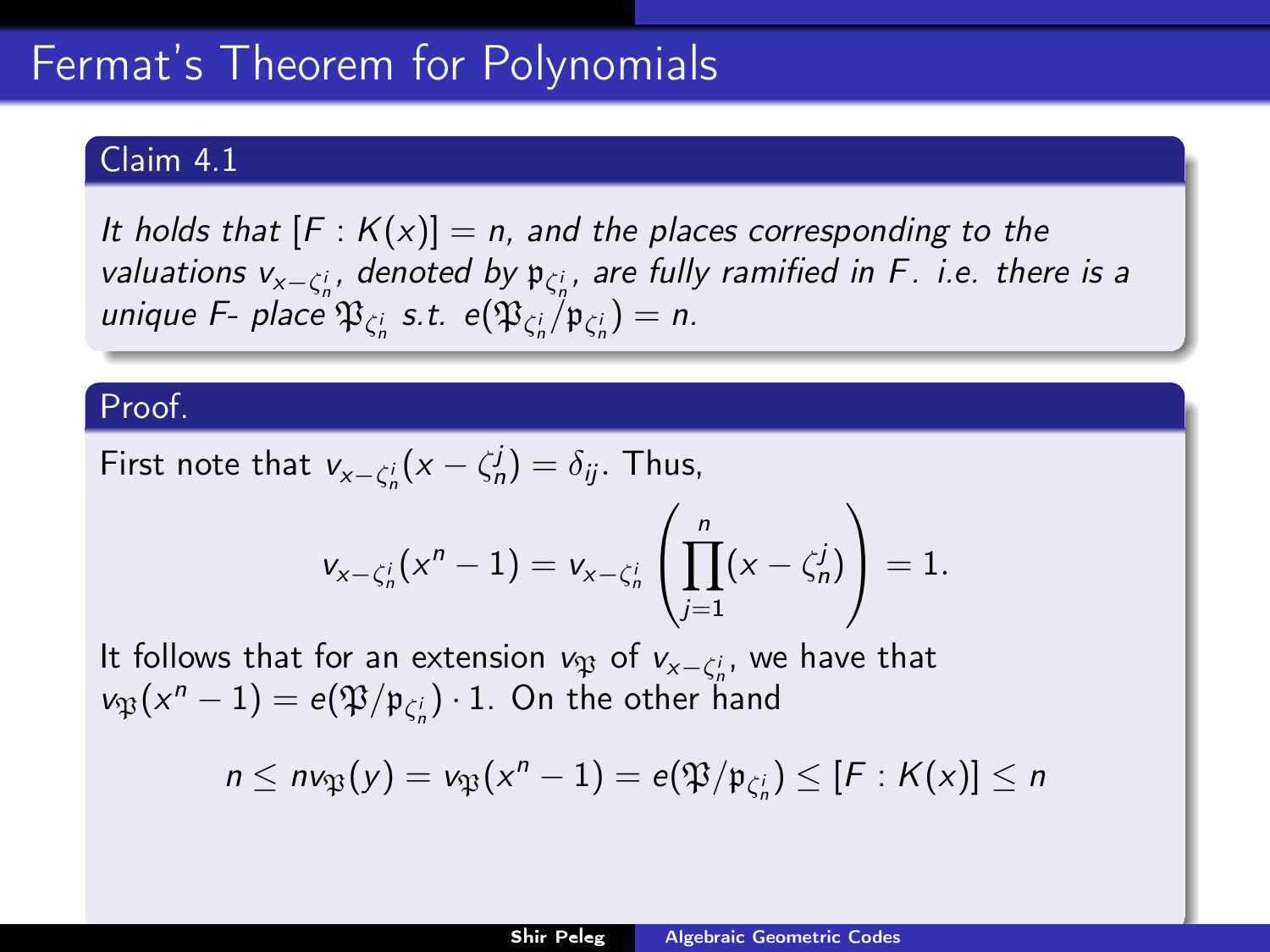## Claim 4.1

It holds that  $[F: K(x)] = n$ , and the places corresponding to the valuations v<sub>x− $\zeta_n^i$ , denoted by  $\mathfrak{p}_{\zeta_n^i}$ , are fully ramified in F. i.e. there is a</sub> unique F- place  $\mathfrak{P}_{\zeta_n^i}$  s.t.  $e(\mathfrak{P}_{\zeta_n^i}/\mathfrak{p}_{\zeta_n^i})=n$ .

### Proof.

First note that 
$$
v_{x-\zeta_n^i}(x-\zeta_n^j) = \delta_{ij}
$$
. Thus,

$$
v_{x-\zeta_n^i}(x^n-1) = v_{x-\zeta_n^i}\left(\prod_{j=1}^n (x-\zeta_n^j)\right) = 1.
$$

It follows that for an extension  $v_{\mathfrak{P}}$  of  $v_{\mathsf{x}-\zeta_n^i}$ , we have that  $\nu_{\mathfrak{P}}(x^n-1)=e(\mathfrak{P}/\mathfrak{p}_{\zeta_n^i})\cdot 1.$  On the other hand

$$
n \leq n \nu_{\mathfrak{P}}(y) = \nu_{\mathfrak{P}}(x^n - 1) = e(\mathfrak{P}/\mathfrak{p}_{\zeta_n^i}) \leq [F:K(x)] \leq n
$$

Thus  $e(\mathfrak{P}/\mathfrak{p}_{\zeta_n^i}) = [F : K(x)] = n$  and from the fundamental inequality, it follows that  $\mathfrak{P}_{\zeta_n^i}:=\mathfrak{P}$  is unique and  $\mathfrak{p}_{\zeta_n^i}$  is fully ramified.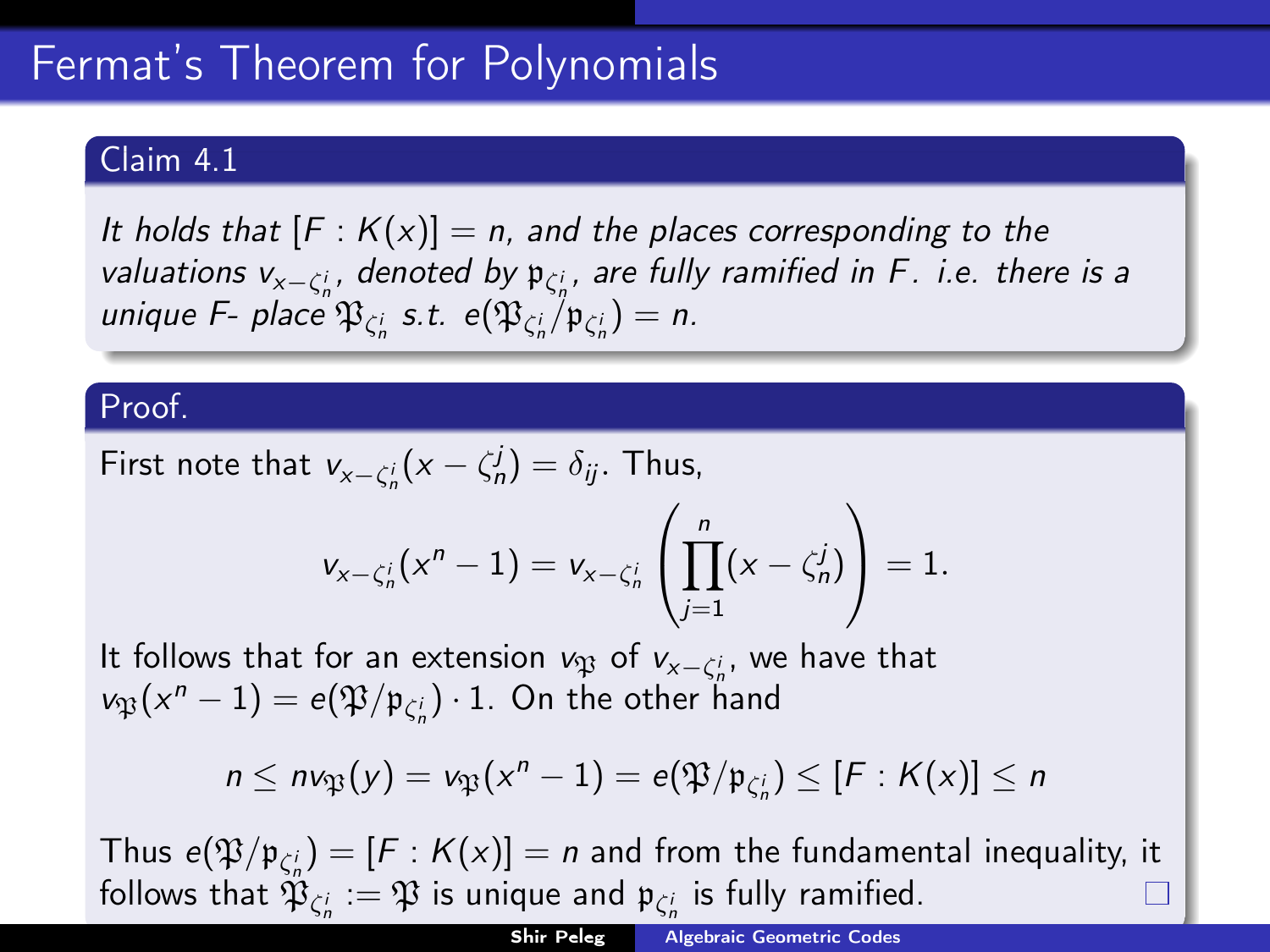# Claim 4.2

Let  $f, g, h \in K[Z]$  as in the theorem. Write  $f_0 = \frac{f}{h}, g_0 = \frac{g}{h}$ . Then,

 $F \cong K(f_0, g_0).$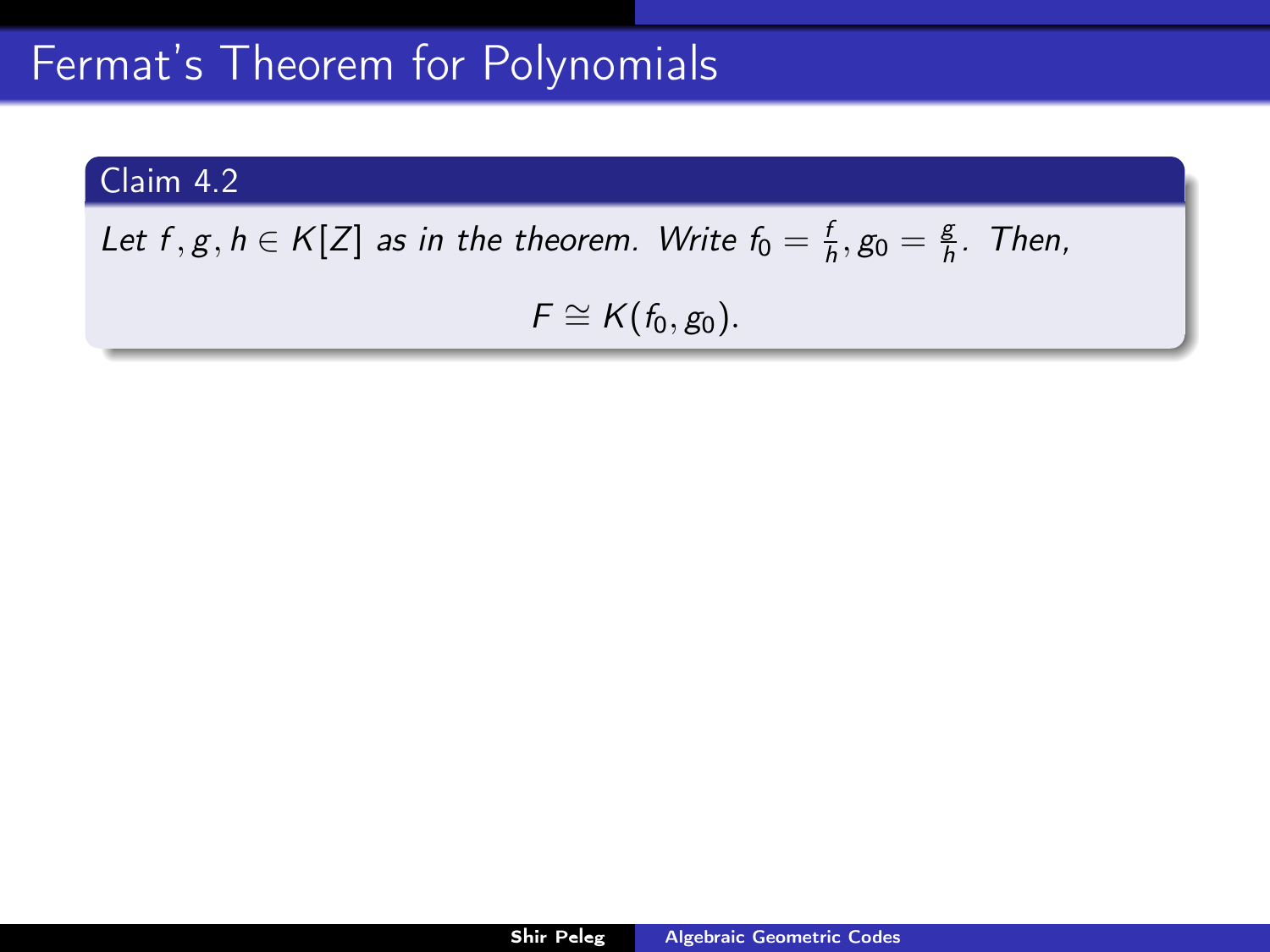# Claim 4.2

Let 
$$
f, g, h \in K[Z]
$$
 as in the theorem. Write  $f_0 = \frac{f}{h}, g_0 = \frac{g}{h}$ . Then,

 $F \cong K(f_0, g_0).$ 

# Proof.

First note that  $K(x) \to K(f_0) : x \to f_0$  is a field isomorphism.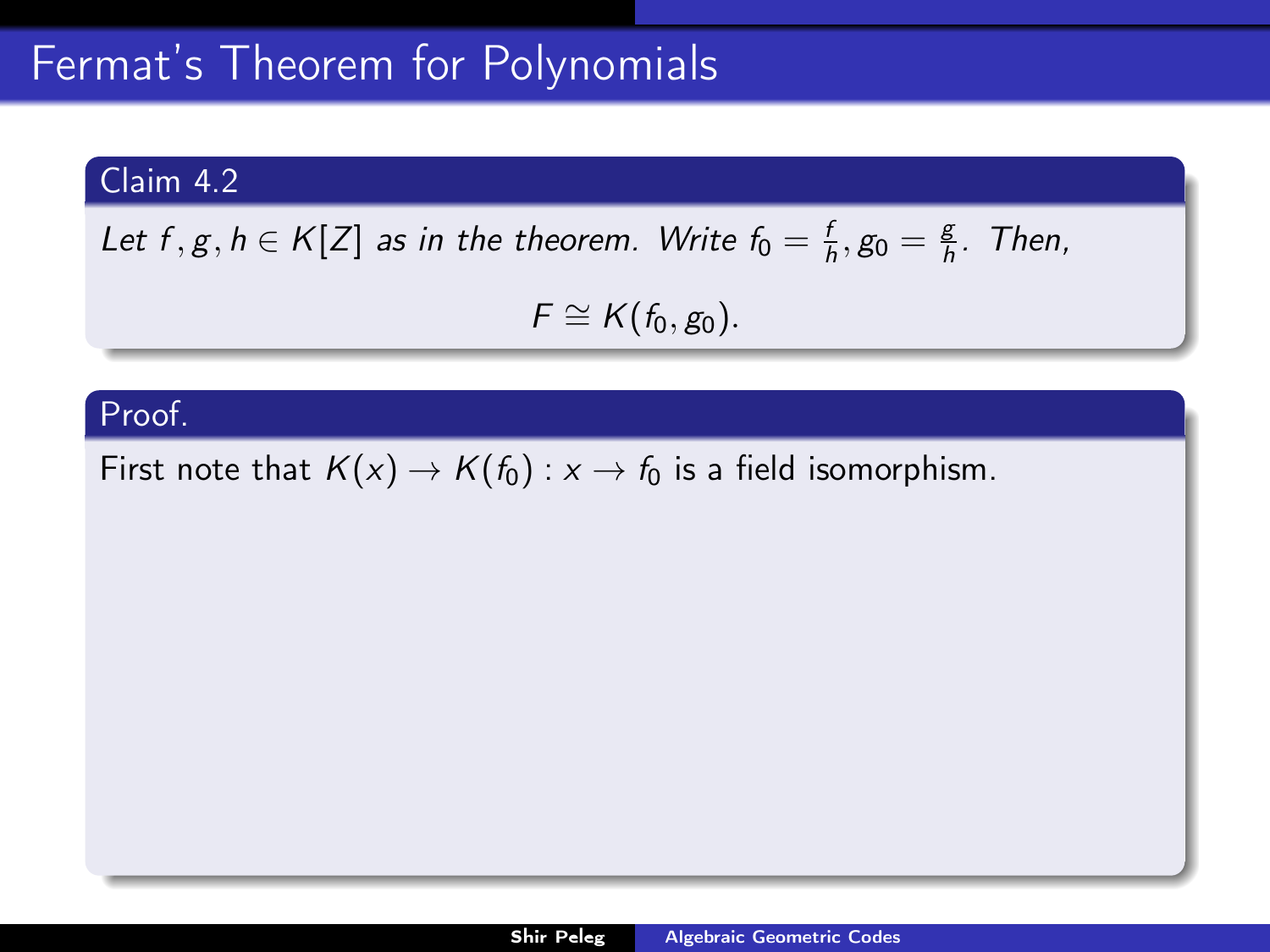# Claim 4.2

Let 
$$
f, g, h \in K[Z]
$$
 as in the theorem. Write  $f_0 = \frac{f}{h}, g_0 = \frac{g}{h}$ . Then,

 $F \cong K(f_0, g_0).$ 

#### Proof.

First note that  $K(x) \to K(f_0) : x \to f_0$  is a field isomorphism. Now, from the previous claim,

 $Y^{n} + x^{n} - 1 \in K(x)[Y],$ 

is the minimal polynomial of y over  $K(x)$ .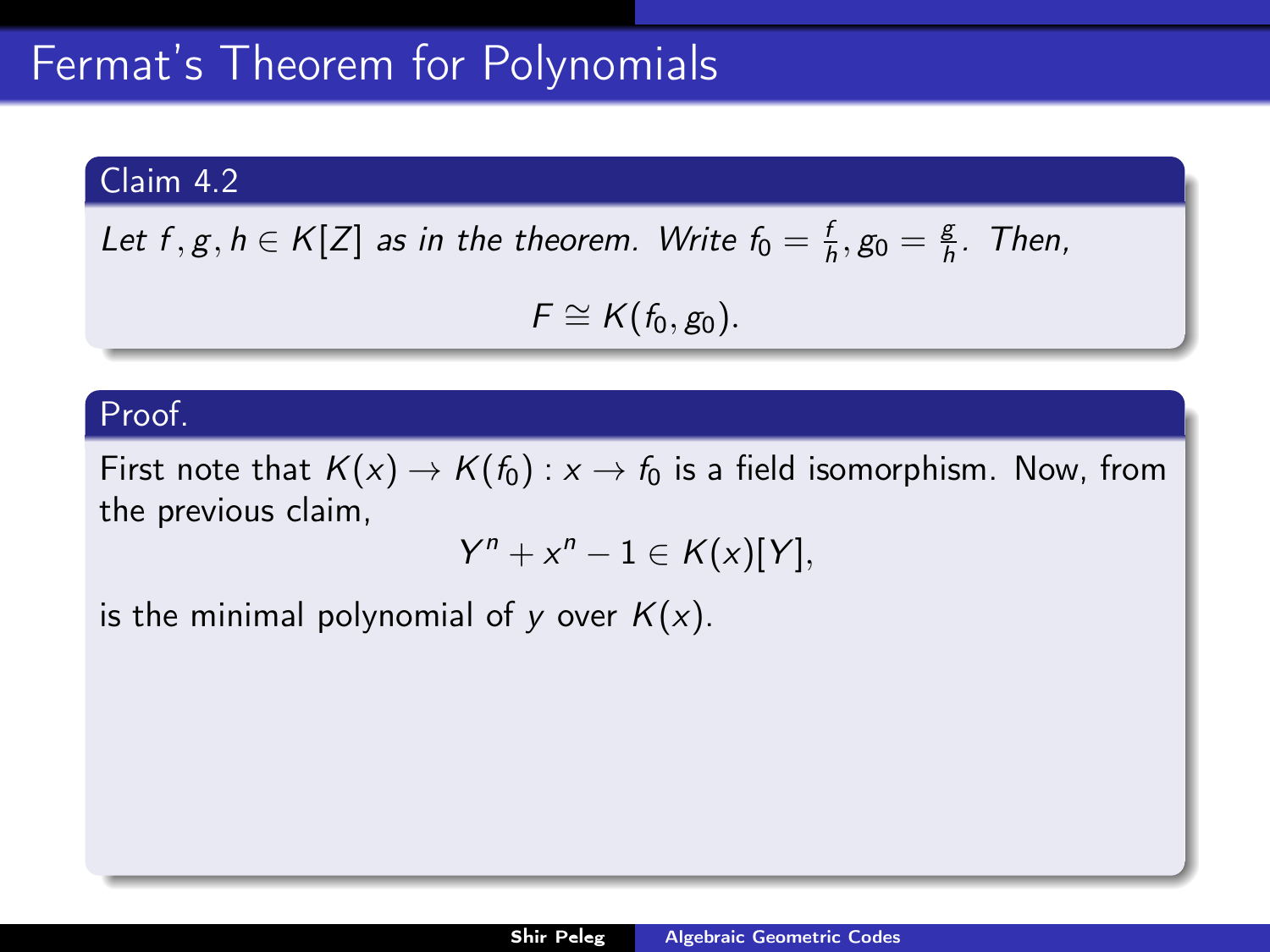### Claim 4.2

Let 
$$
f, g, h \in K[Z]
$$
 as in the theorem. Write  $f_0 = \frac{f}{h}, g_0 = \frac{g}{h}$ . Then,

 $F \cong K(f_0, g_0).$ 

#### Proof.

First note that  $K(x) \to K(f_0) : x \to f_0$  is a field isomorphism. Now, from the previous claim,

 $Y^{n} + x^{n} - 1 \in K(x)[Y],$ 

is the minimal polynomial of y over  $\mathcal{K}(x)$ . It follows that  $\mathcal{T}^n + \mathit{f}_0^n - 1$  is irreducible over  $K(f_0)$ , and therefore is the minimal polynomial of  $g_0$  over  $K(f_0)$ .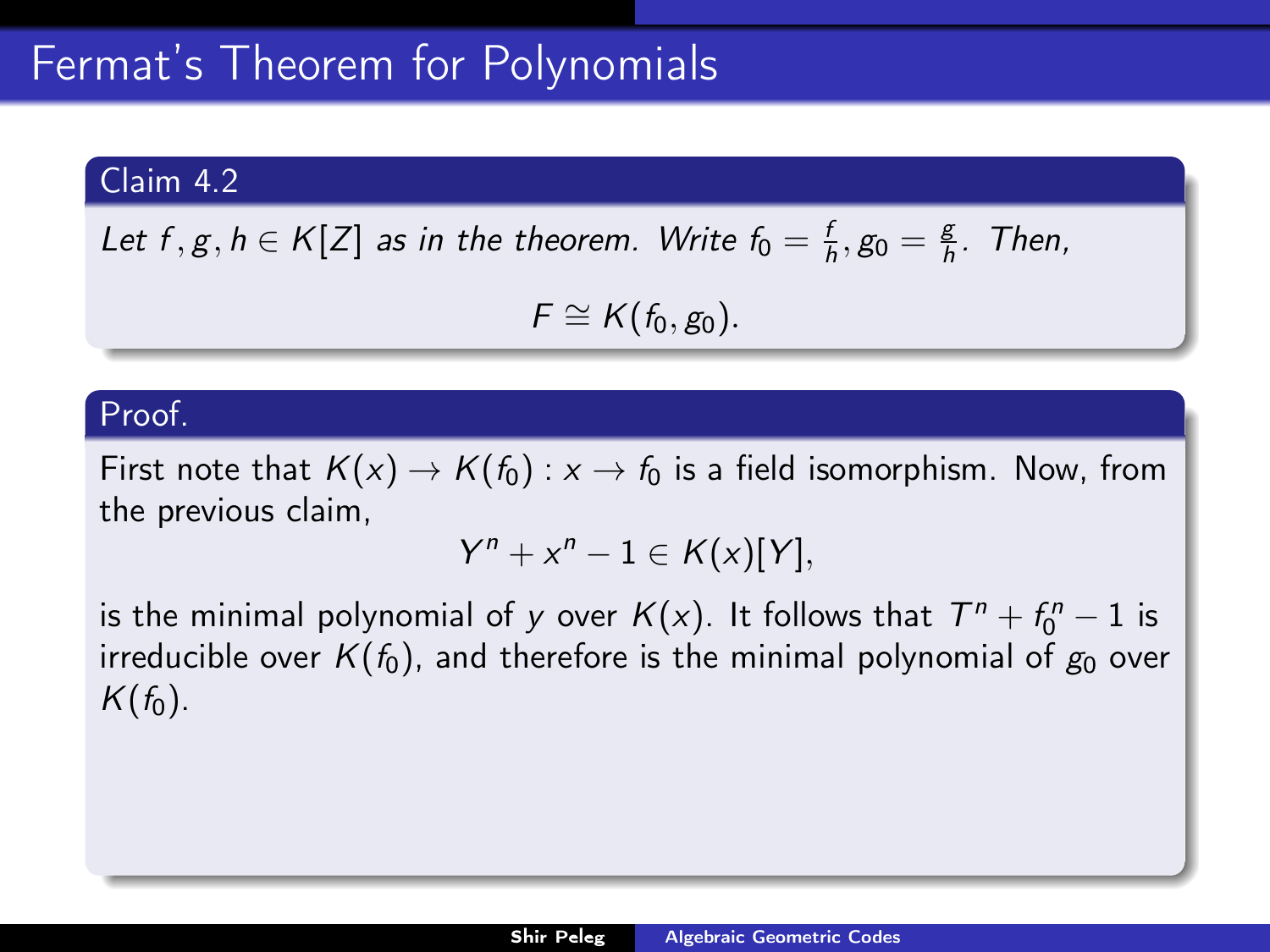# Claim 4.2

Let 
$$
f, g, h \in K[Z]
$$
 as in the theorem. Write  $f_0 = \frac{f}{h}, g_0 = \frac{g}{h}$ . Then,

 $F \cong K(f_0, g_0).$ 

#### Proof.

First note that  $K(x) \to K(f_0) : x \to f_0$  is a field isomorphism. Now, from the previous claim,

$$
Y^n + x^n - 1 \in K(x)[Y],
$$

is the minimal polynomial of y over  $\mathcal{K}(x)$ . It follows that  $\mathcal{T}^n + \mathit{f}_0^n - 1$  is irreducible over  $K(f_0)$ , and therefore is the minimal polynomial of  $g_0$  over  $K(f_0)$ . This implies that

$$
F \cong K(f_0,g_0) \text{ via } x \to f_0, y \to g_0.
$$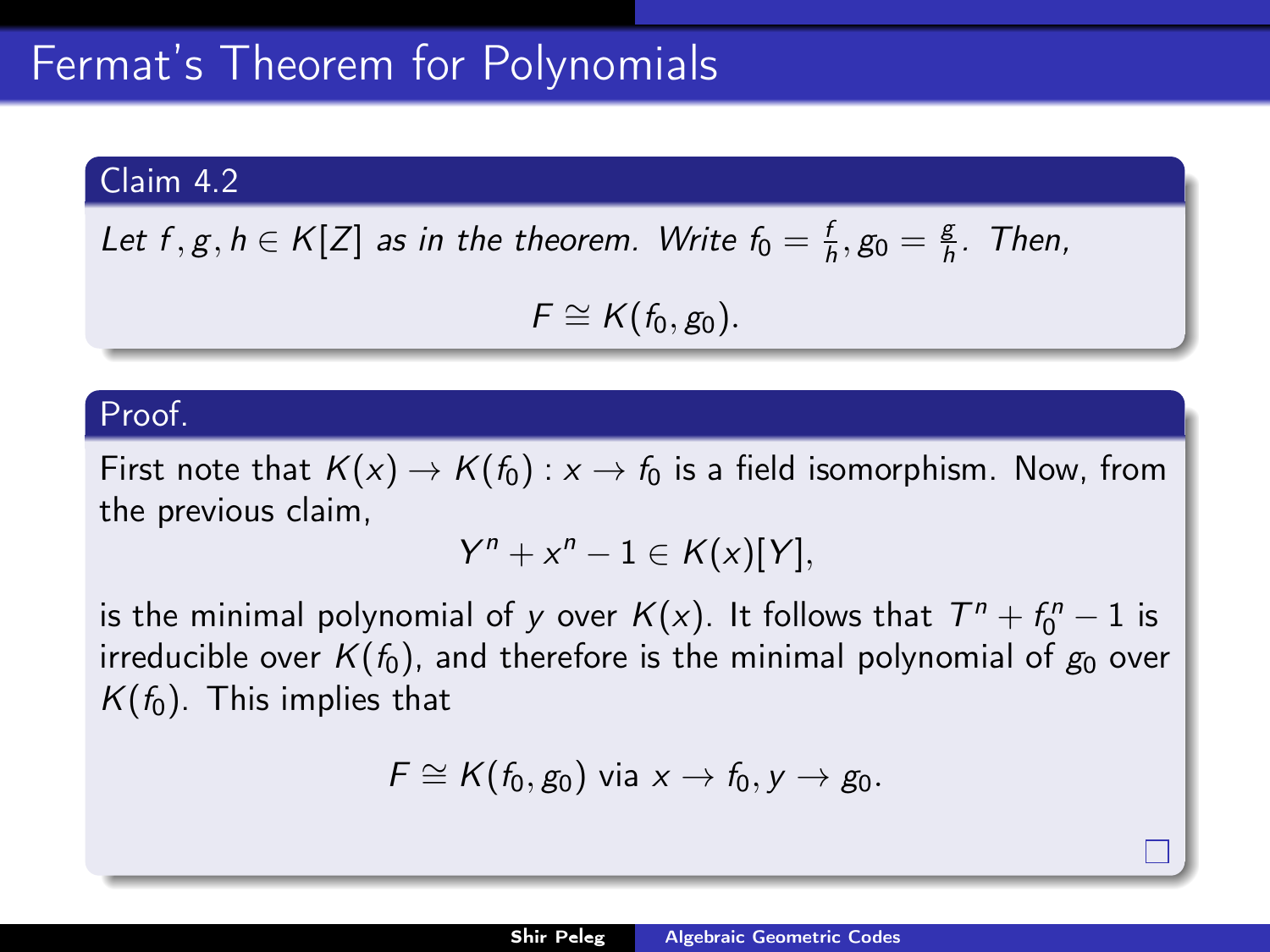From corollary [2](#page-1-0) we get that  $g_F = 0$ . Apply the Riemann Hurwiz formula for  $E = K(x)$  and F to obtain: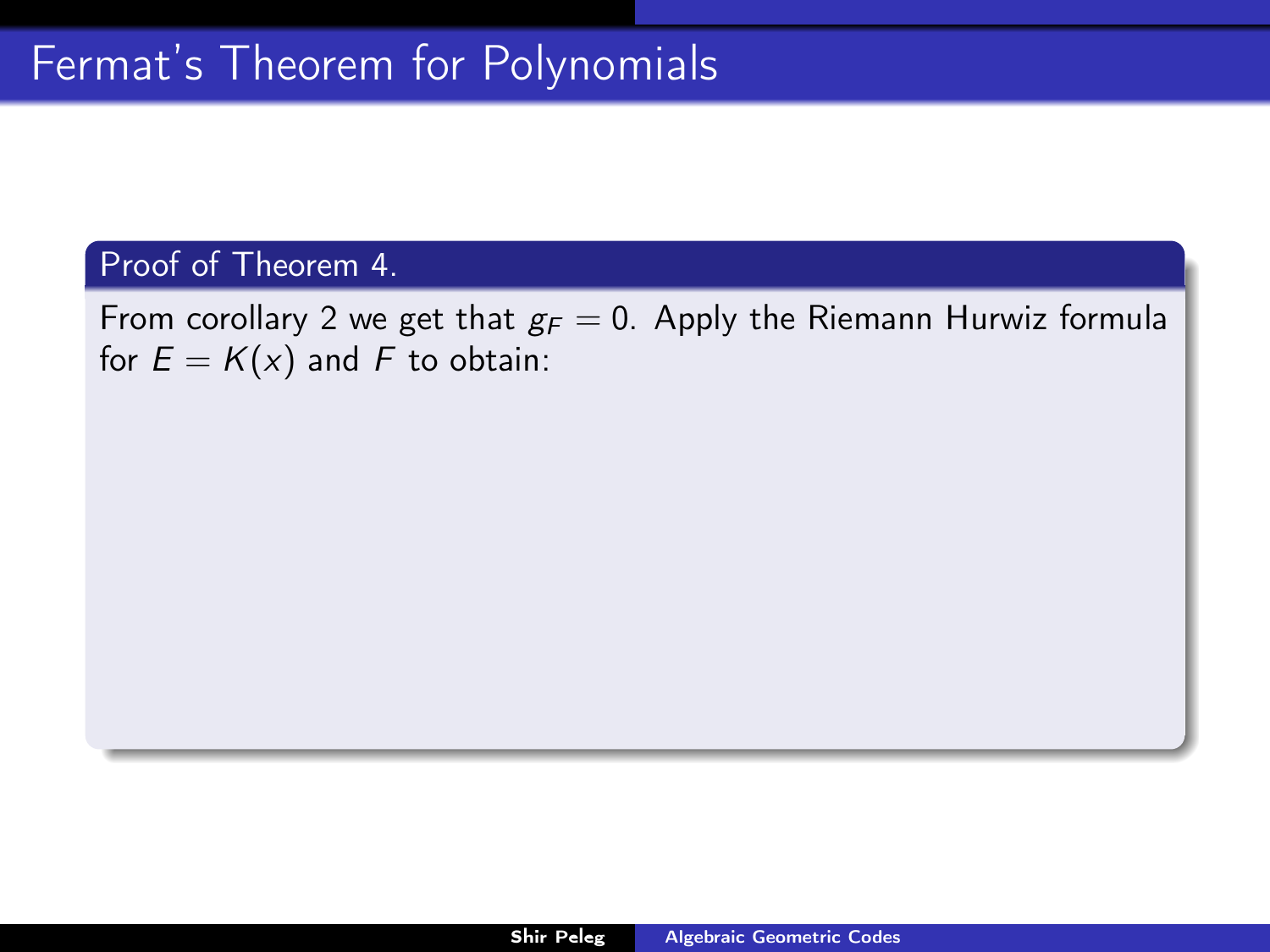From corollary [2](#page-1-0) we get that  $g_F = 0$ . Apply the Riemann Hurwiz formula for  $E = K(x)$  and F to obtain:

$$
2g_F - 2 = [F : E](2g_E - 2) + \deg \text{Diff}(F/E)
$$

From Hurwiz genus different theorem we get that  $d(\mathfrak{P}/\mathfrak{p}) = e(\mathfrak{P}/\mathfrak{p}) - 1$ , thus for the n places mentioned in Claim [4.1,](#page-15-0) we have that  $d(\mathfrak{P}_{\zeta_n^i}/\mathfrak{p}_{\zeta_n^i})=n-1$  and therefore,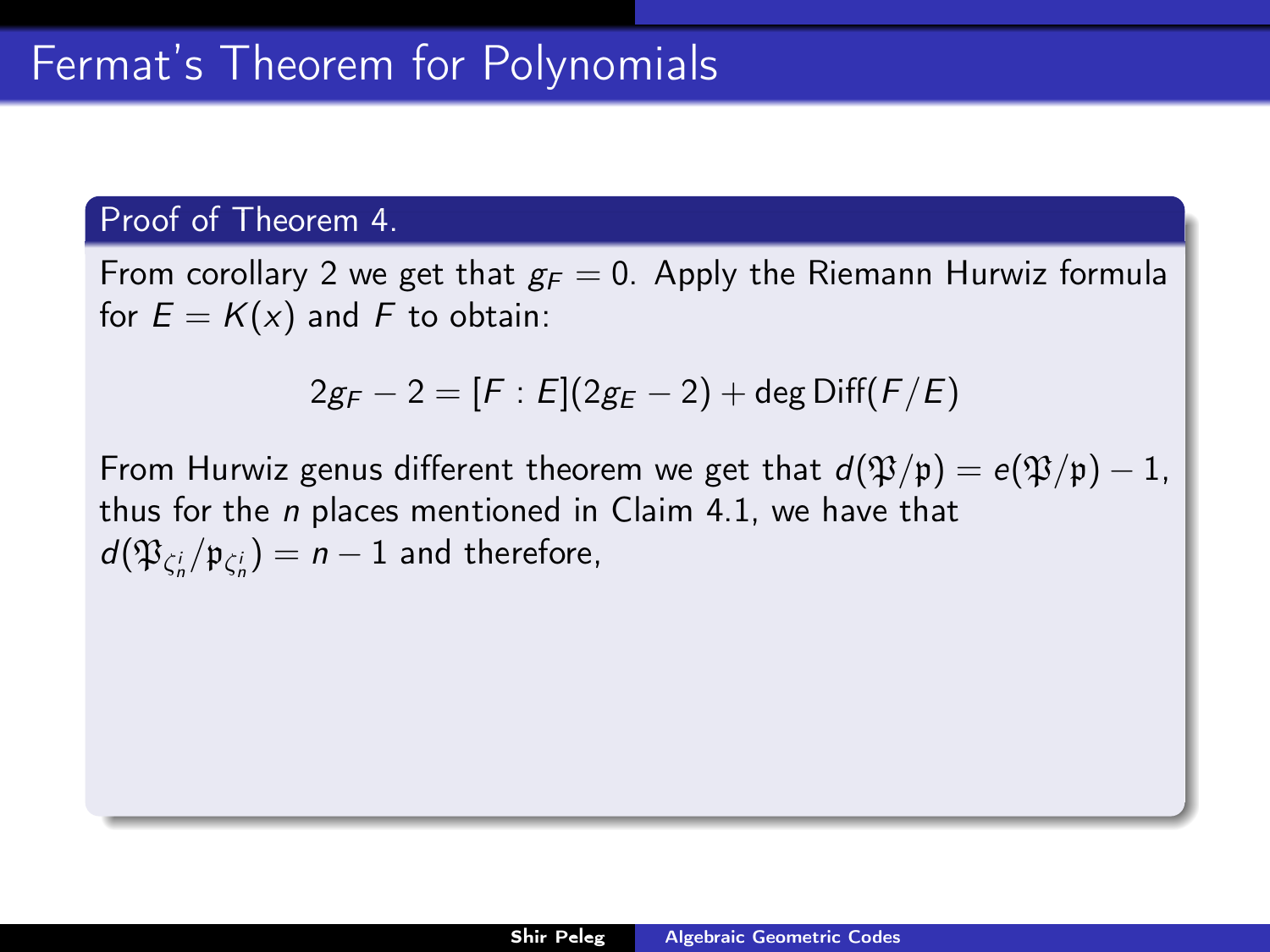From corollary [2](#page-1-0) we get that  $g_F = 0$ . Apply the Riemann Hurwiz formula for  $E = K(x)$  and F to obtain:

$$
-2 = -2n + \deg \text{Diff}(F/E)
$$

From Hurwiz genus different theorem we get that  $d(\mathfrak{P}/\mathfrak{p}) = e(\mathfrak{P}/\mathfrak{p}) - 1$ , thus for the  $n$  places mentioned in Claim [4.1,](#page-15-0) we have that  $d(\mathfrak{P}_{\zeta_n^i}/\mathfrak{p}_{\zeta_n^i})=n-1$  and therefore,

$$
-2 = -2n + \deg \text{Diff}(F/E) \ge -2n + n(n-1),
$$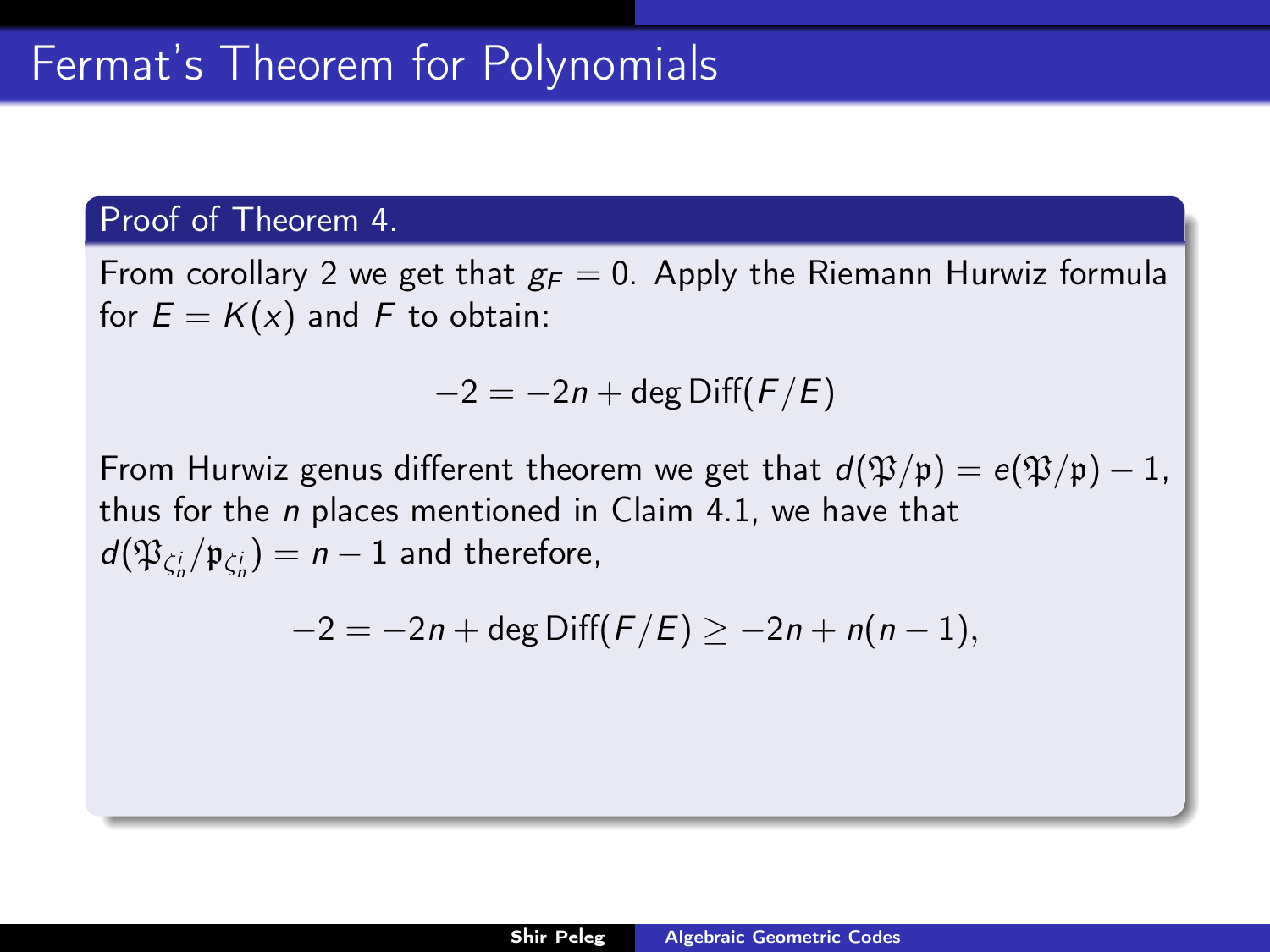From corollary [2](#page-1-0) we get that  $g_F = 0$ . Apply the Riemann Hurwiz formula for  $E = K(x)$  and F to obtain:

$$
-2 = -2n + \deg \text{Diff}(F/E)
$$

From Hurwiz genus different theorem we get that  $d(\mathfrak{P}/\mathfrak{p}) = e(\mathfrak{P}/\mathfrak{p}) - 1$ , thus for the n places mentioned in Claim [4.1,](#page-15-0) we have that  $d(\mathfrak{P}_{\zeta_n^i}/\mathfrak{p}_{\zeta_n^i})=n-1$  and therefore,

$$
-2 = -2n + \deg \text{Diff}(F/E) \ge -2n + n(n-1),
$$

and

$$
n^2-3n+2=(n-2)(n-1)\leq 0
$$

Which is a implies that  $n \leq 2$  as we wanted.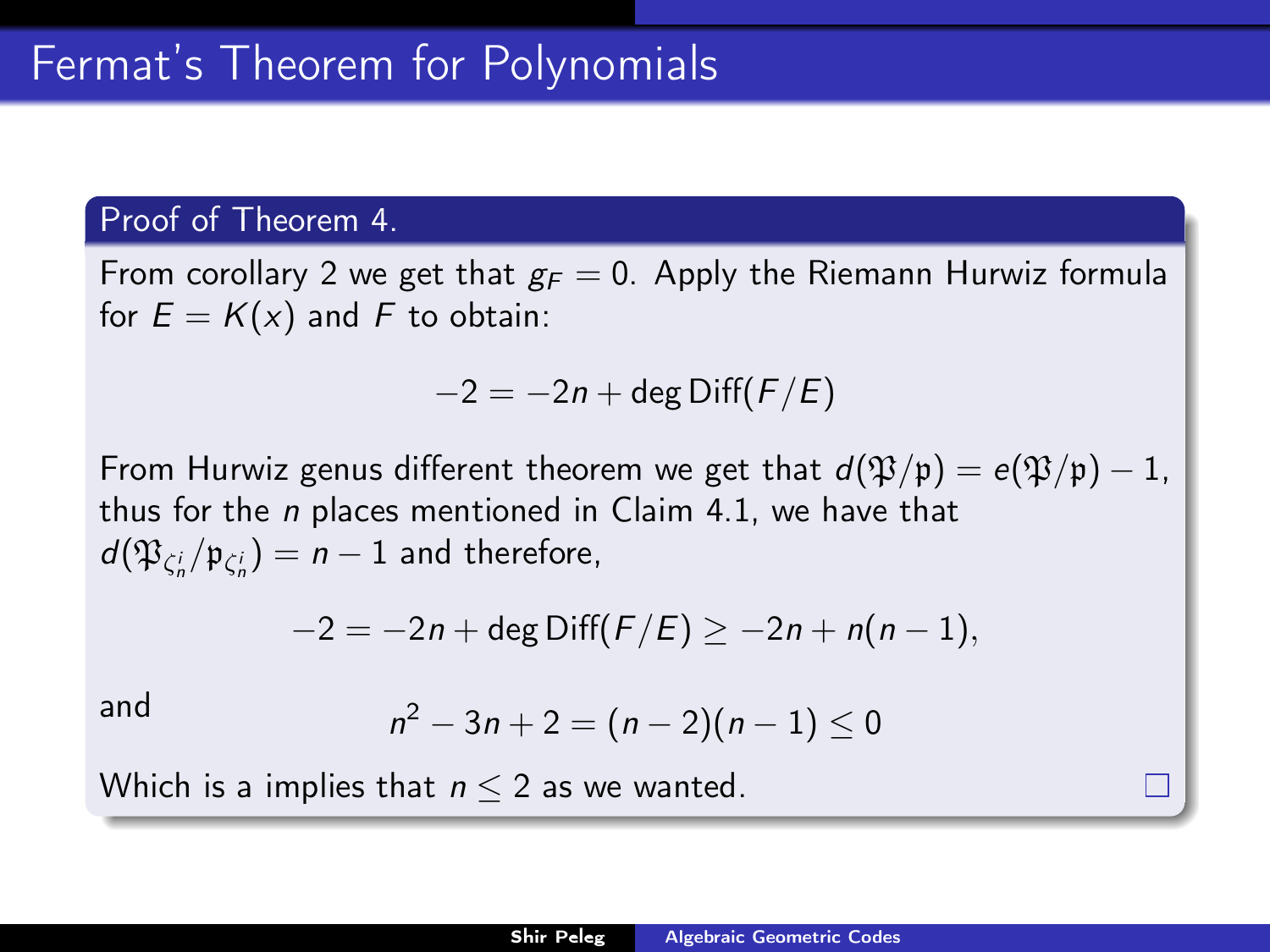Let F be a function field, over an algebraically closed field K, with genus  $g > 2$ . Let  $G < Aut(F/K)$  be a finite subgroup of automorphisms of F over K. Assume further that char(K) and  $|G|$  are coprime. Then,  $|G| < 84(g-1)$ 

# Proof.

Let  $E=F^G$  be the fixed field of  $G.$  From Galois theorem we know that  $F/E$  is Galois and  $[F : E] = |G| := n$ .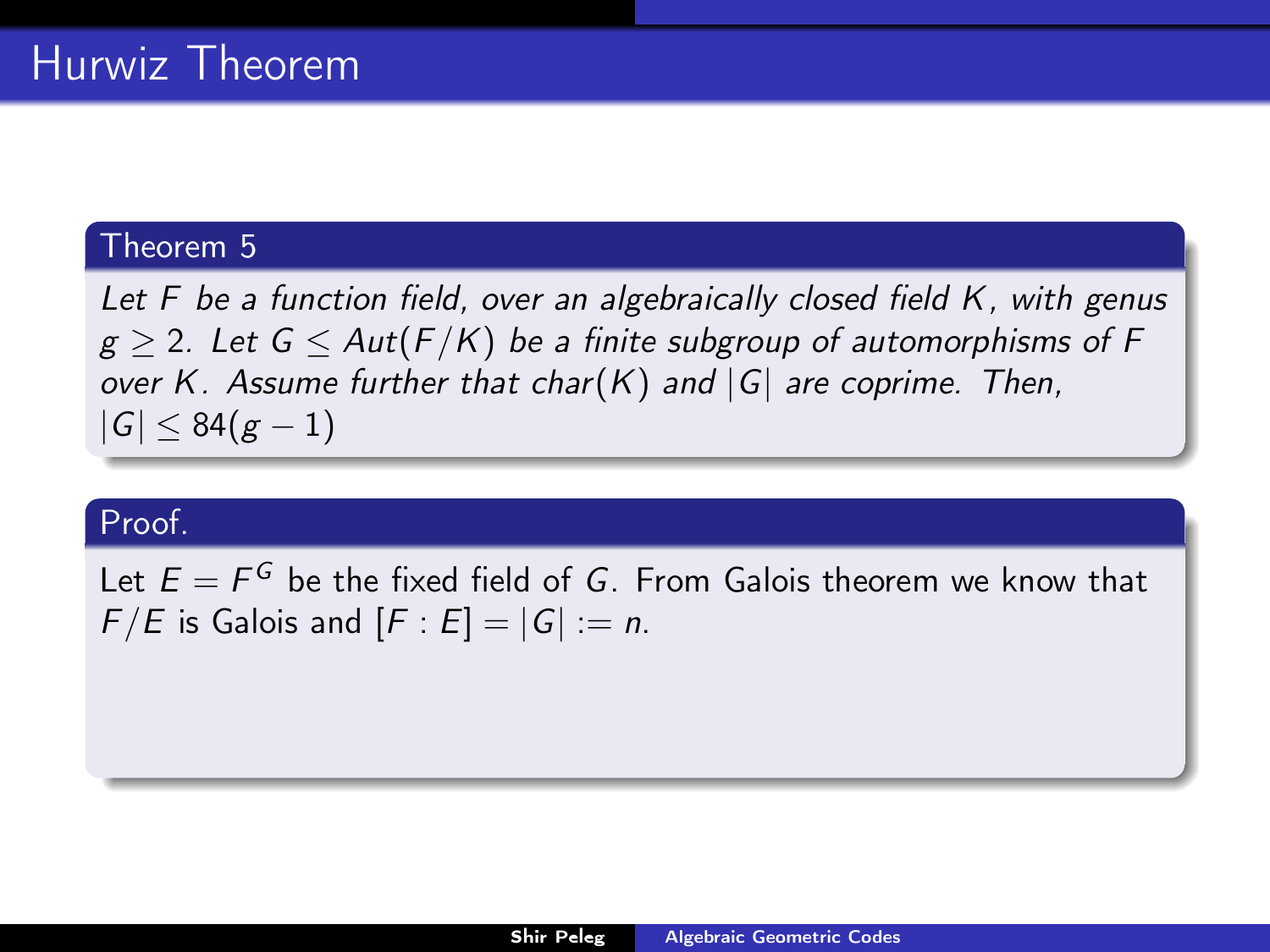Let F be a function field, over an algebraically closed field K, with genus  $g \ge 2$ . Let  $G \le Aut(F/K)$  be a finite subgroup of automorphisms of F over K. Assume further that char(K) and  $|G|$  are coprime. Then,  $|G| < 84(g-1)$ 

# Proof.

Let  $E=F^G$  be the fixed field of  $G.$  From Galois theorem we know that  $F/E$  is Galois and  $[F : E] = |G| := n$ . Furthermore,  $E/K$  is transcendental and is a function field over  $K$ . In class we saw that in these settings, there is only finitely many divisors in  $E$  that are ramified in F. Denote then by  $\mathfrak{p}_1, \ldots, \mathfrak{p}_k$ .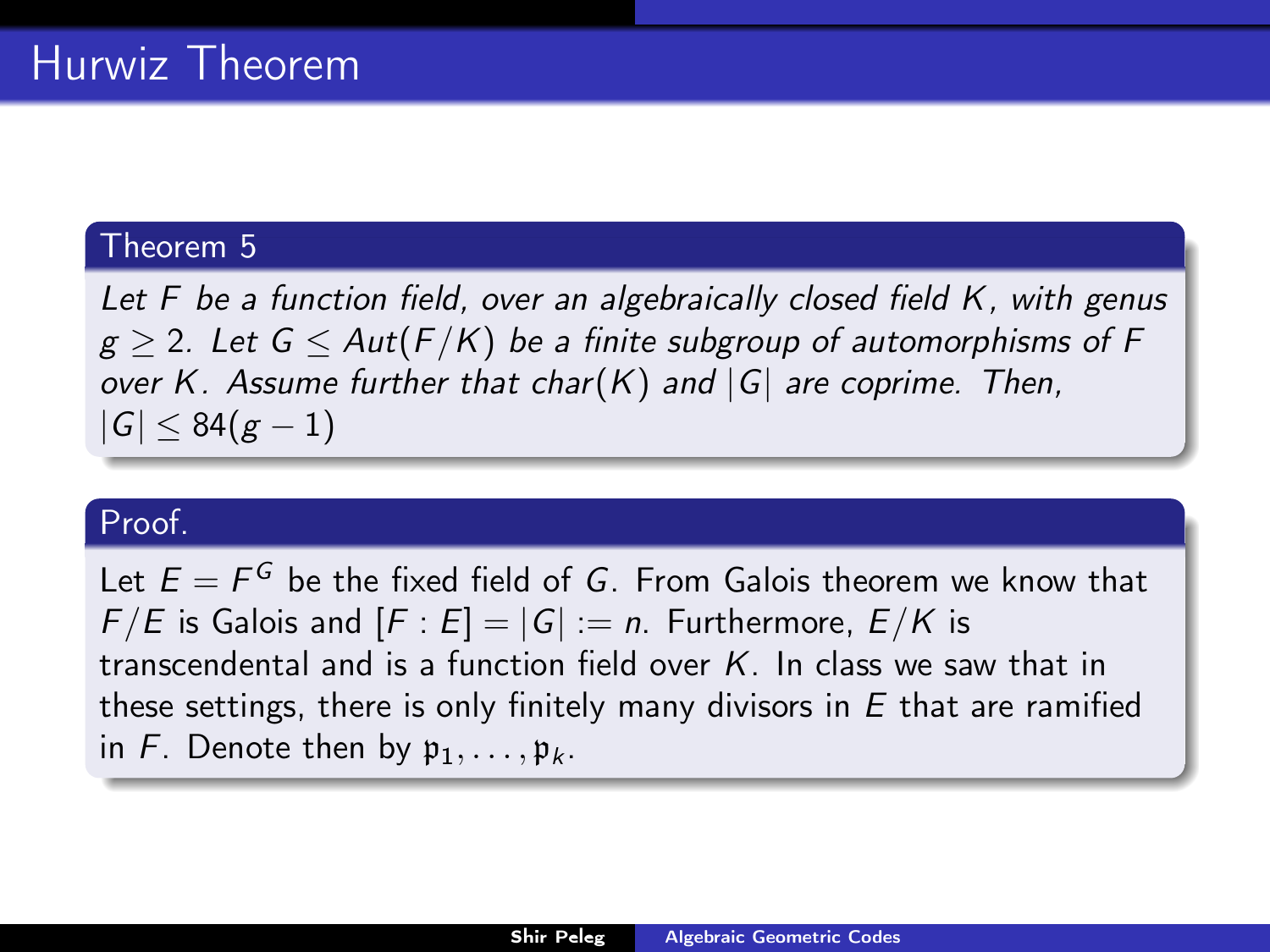As  $[F : E]$  is normal, we have that over  $\mathfrak{p}_i$  there are  $r_i$  places, that have ramification of  $e_i \geq 2$ . The degree is always  $f_i = 1$  as K is algebraically closed.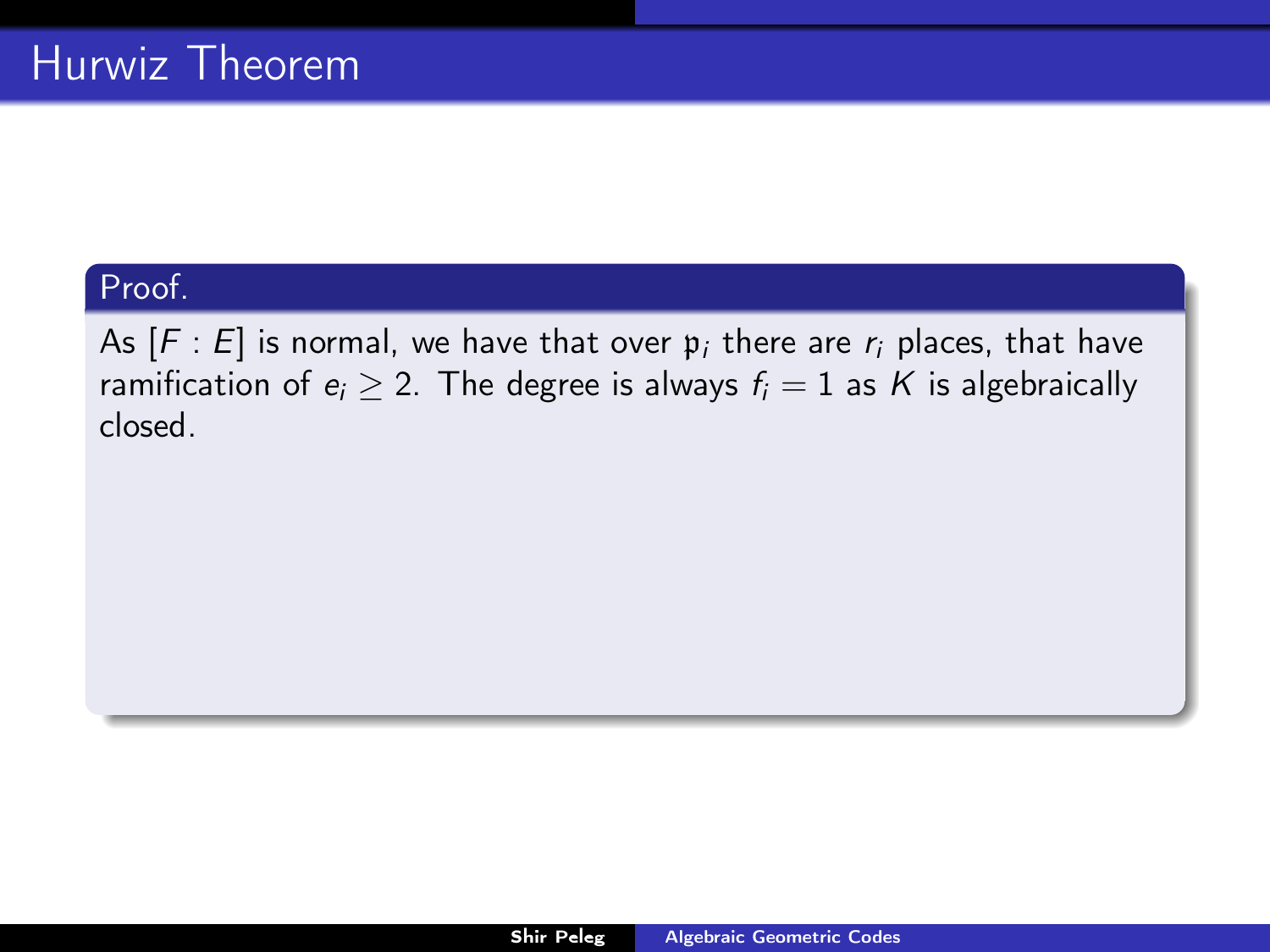As  $[F : E]$  is normal, we have that over  $p_i$  there are  $r_i$  places, that have ramification of  $e_i \geq 2$ . The degree is always  $f_i = 1$  as K is algebraically closed. We have,

$$
e_i f_i r_i = [F : E] \Rightarrow r_i = \frac{|G|}{e_i}.
$$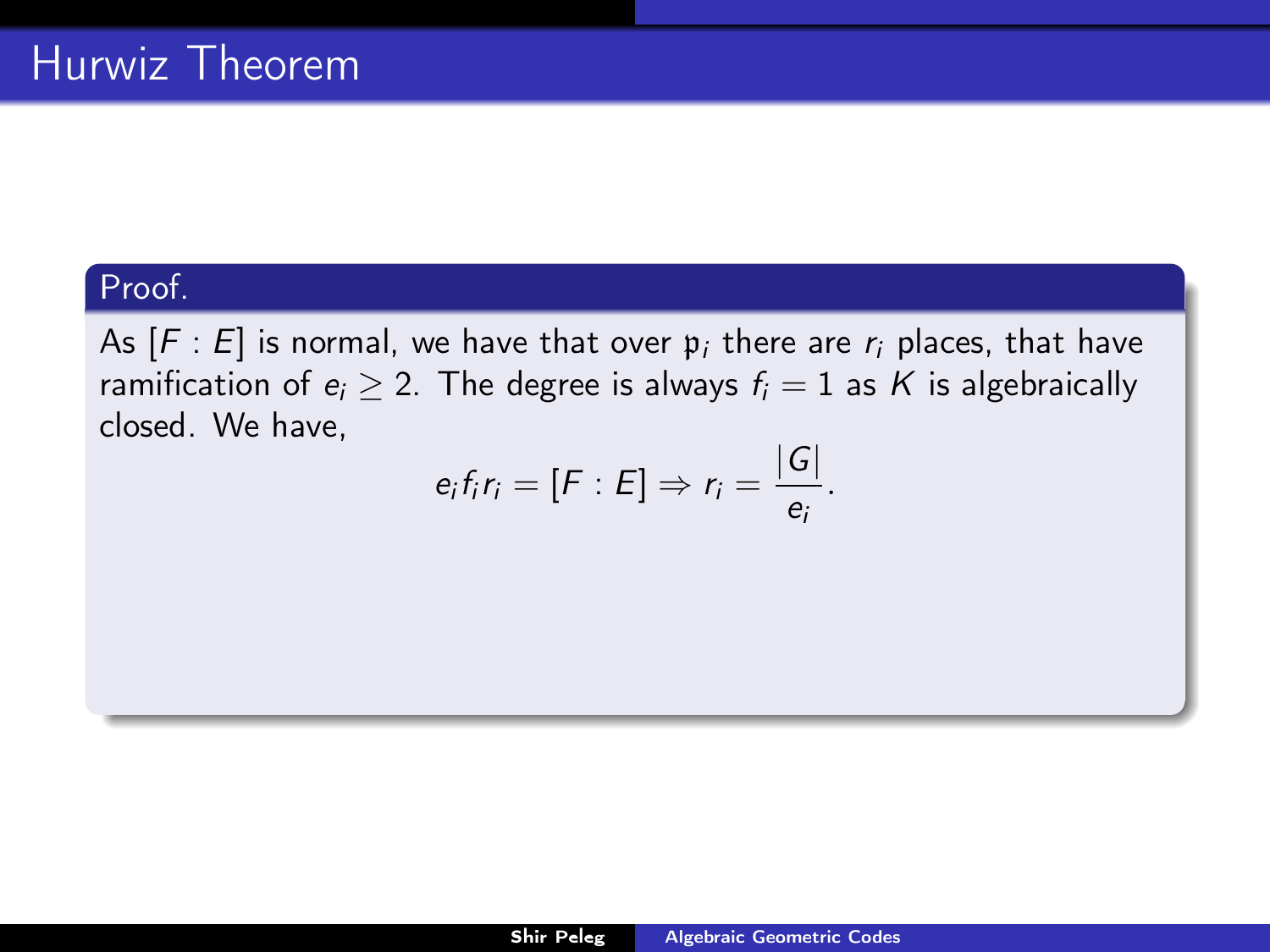As  $[F : E]$  is normal, we have that over  $p_i$  there are  $r_i$  places, that have ramification of  $e_i \geq 2$ . The degree is always  $f_i = 1$  as K is algebraically closed. We have,

$$
e_i f_i r_i = [F : E] \Rightarrow r_i = \frac{|G|}{e_i}.
$$

As  $e_i \mid |G|$ , we get that  $e_i, char(K)$  are coprime, so we can use Dedekind different theorem to deduce that for each  $\mathfrak{P}_{i,j}$  over  $\mathfrak{p}_{i},$ 

$$
d(\mathfrak{P}_{i,j}/\mathfrak{p}_i)=e_i-1.
$$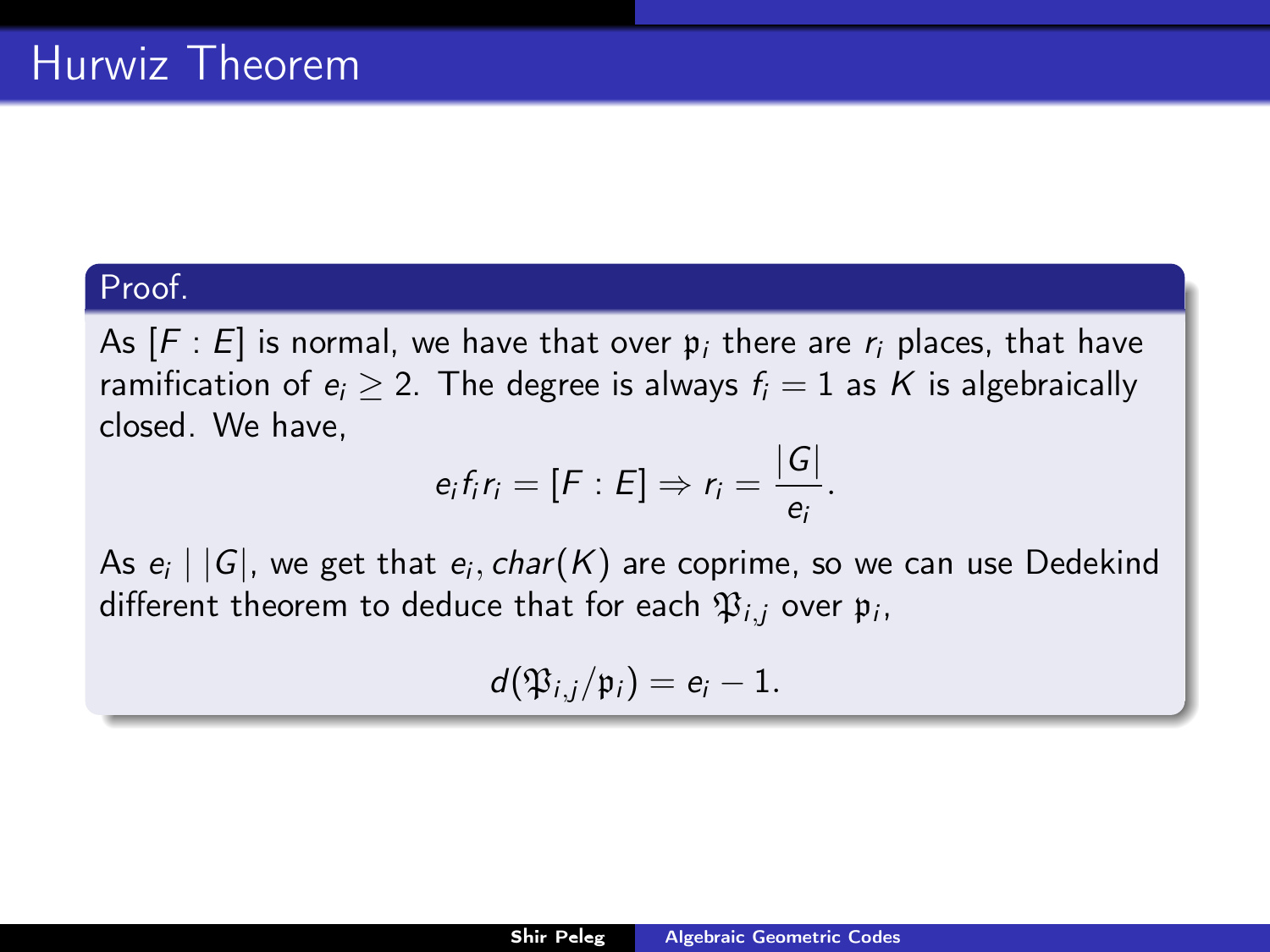Apply the genus formula to deduce:  
\n
$$
2(g-1) = [F : E]2(g_E - 1) + \sum_{i=1}^{k} \sum_{j=1}^{r_i} (e_i - 1)
$$
\n
$$
2(g-1) = |G|2(g_E - 1) + \sum_{i=1}^{k} \frac{|G|}{e_i} (e_i - 1)
$$
\n
$$
2(g-1) = |G| \left( 2(g_E - 1) + \sum_{i=1}^{k} \left( 1 - \frac{1}{e_i} \right) \right)
$$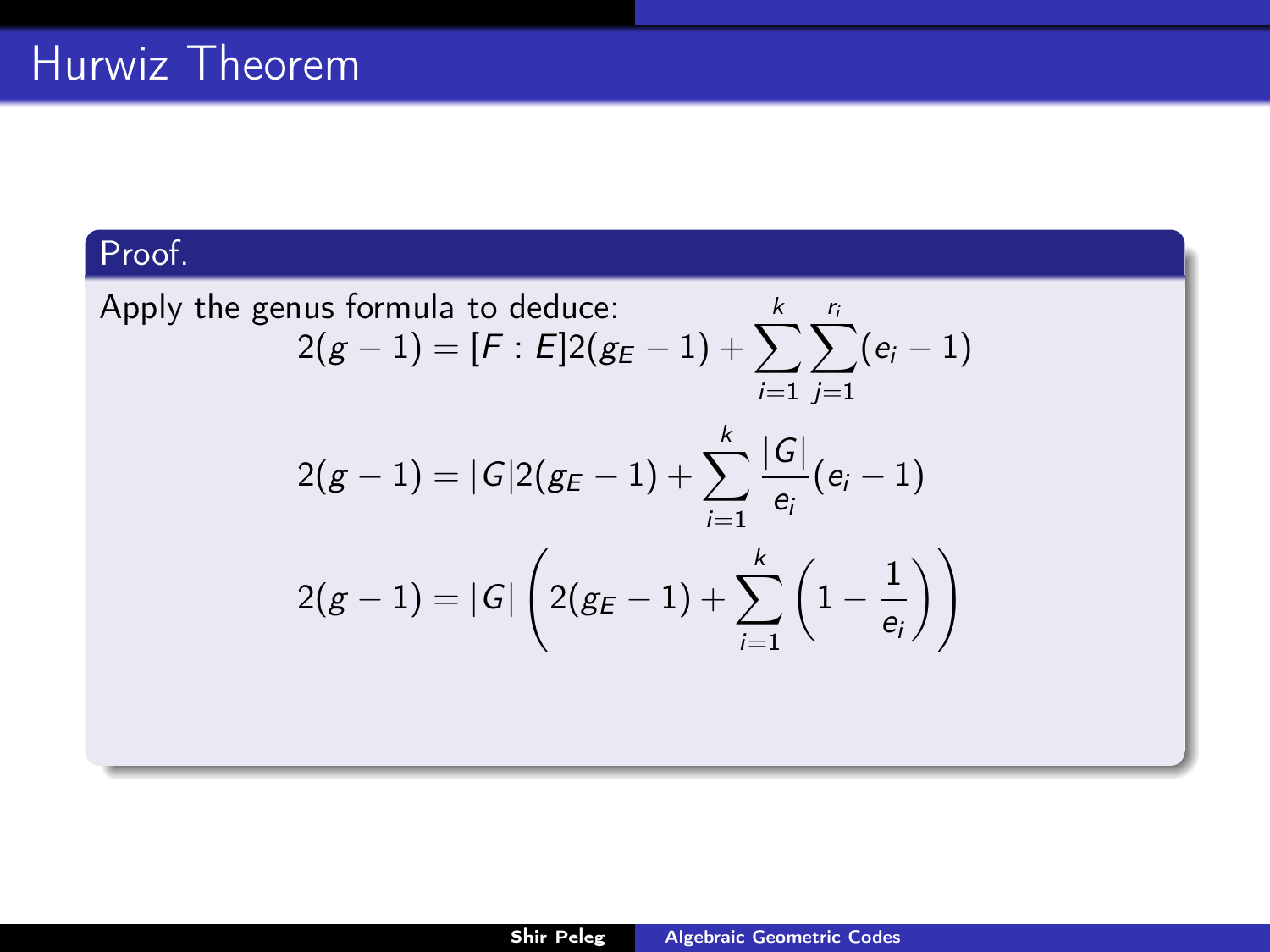Apply the genus formula to deduce:  
\n
$$
2(g-1) = [F : E]2(g_E - 1) + \sum_{i=1}^{k} \sum_{j=1}^{r_i} (e_i - 1)
$$
\n
$$
2(g-1) = |G|2(g_E - 1) + \sum_{i=1}^{k} \frac{|G|}{e_i} (e_i - 1)
$$
\n
$$
2(g-1) = |G| \left( 2(g_E - 1) + \sum_{i=1}^{k} \left( 1 - \frac{1}{e_i} \right) \right)
$$
\n
$$
|G| = \frac{2(g-1)^{i-1}}{2(g_E - 1) + \sum_{i=1}^{k} \left( 1 - \frac{1}{e_i} \right)}
$$
\nWe get that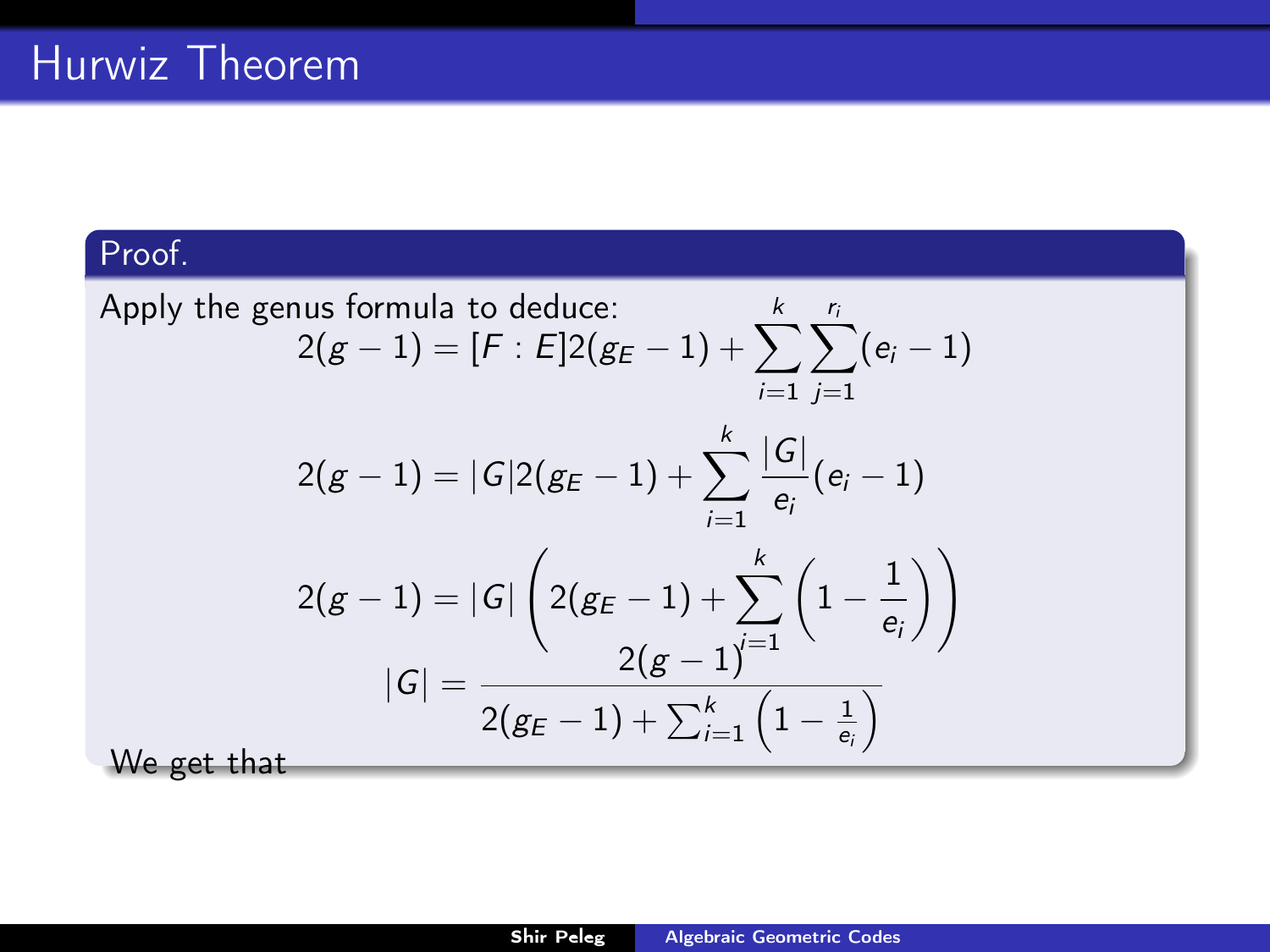$$
|G| = \frac{2(g-1)}{2(g_E-1) + \sum_{i=1}^k \left(1 - \frac{1}{e_i}\right)}.
$$

Thus, we need to show that  $\frac{2}{2(g_E-1)+\sum_{i=1}^k \left(1-\frac{1}{e_i}\right)} \leq 84$  or equivalently,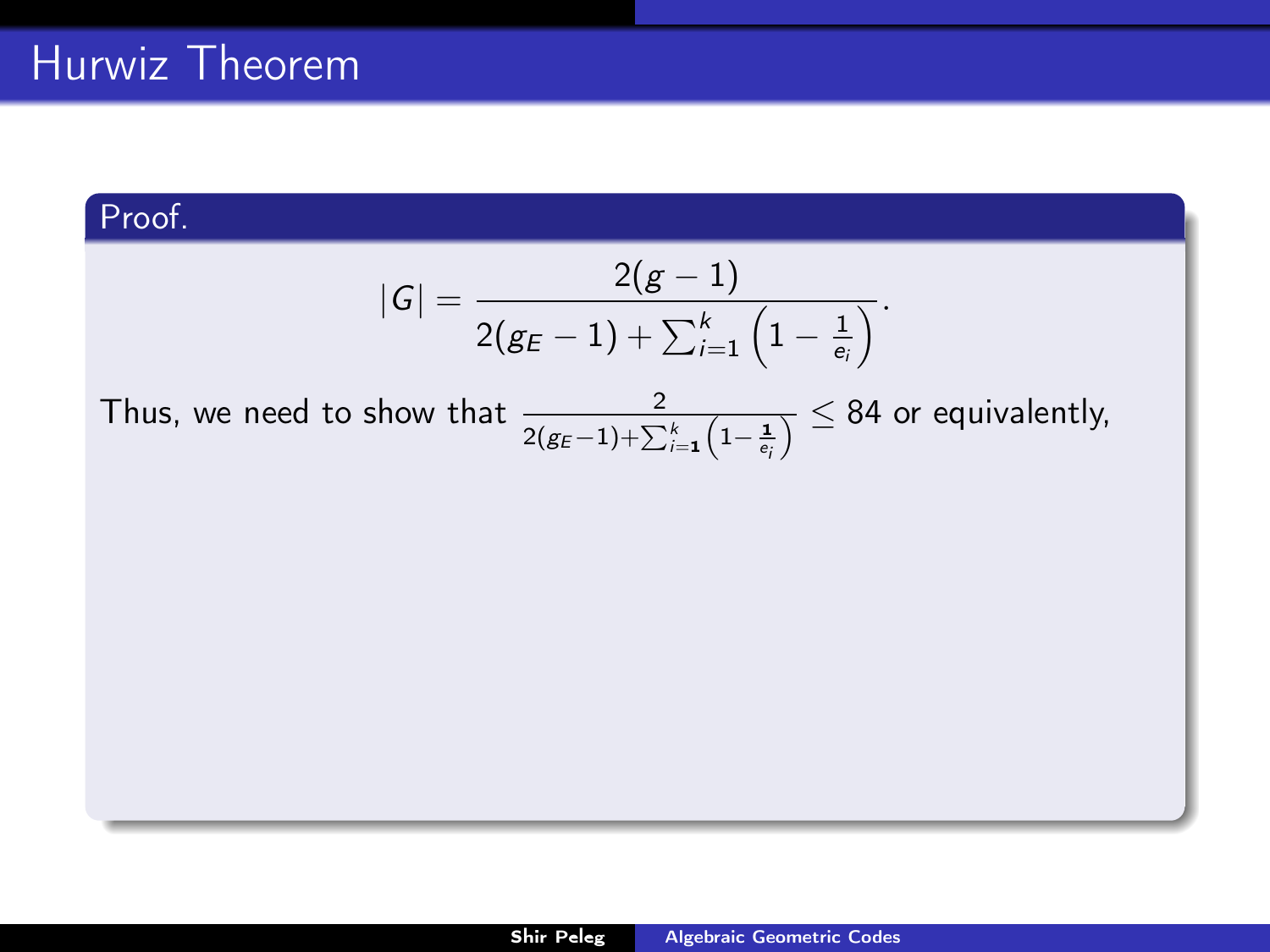$$
|\mathcal{G}|=\frac{2(g-1)}{2(g_E-1)+\sum_{i=1}^k\left(1-\frac{1}{e_i}\right)}.
$$

Thus, we need to show that  $\frac{2}{2(g_E-1)+\sum_{i=1}^k \left(1-\frac{1}{e_i}\right)} \leq 84$  or equivalently,

$$
R:=2(g_E-1)+\sum_{i=1}^k\left(1-\frac{1}{e_i}\right)\geq\frac{1}{41}
$$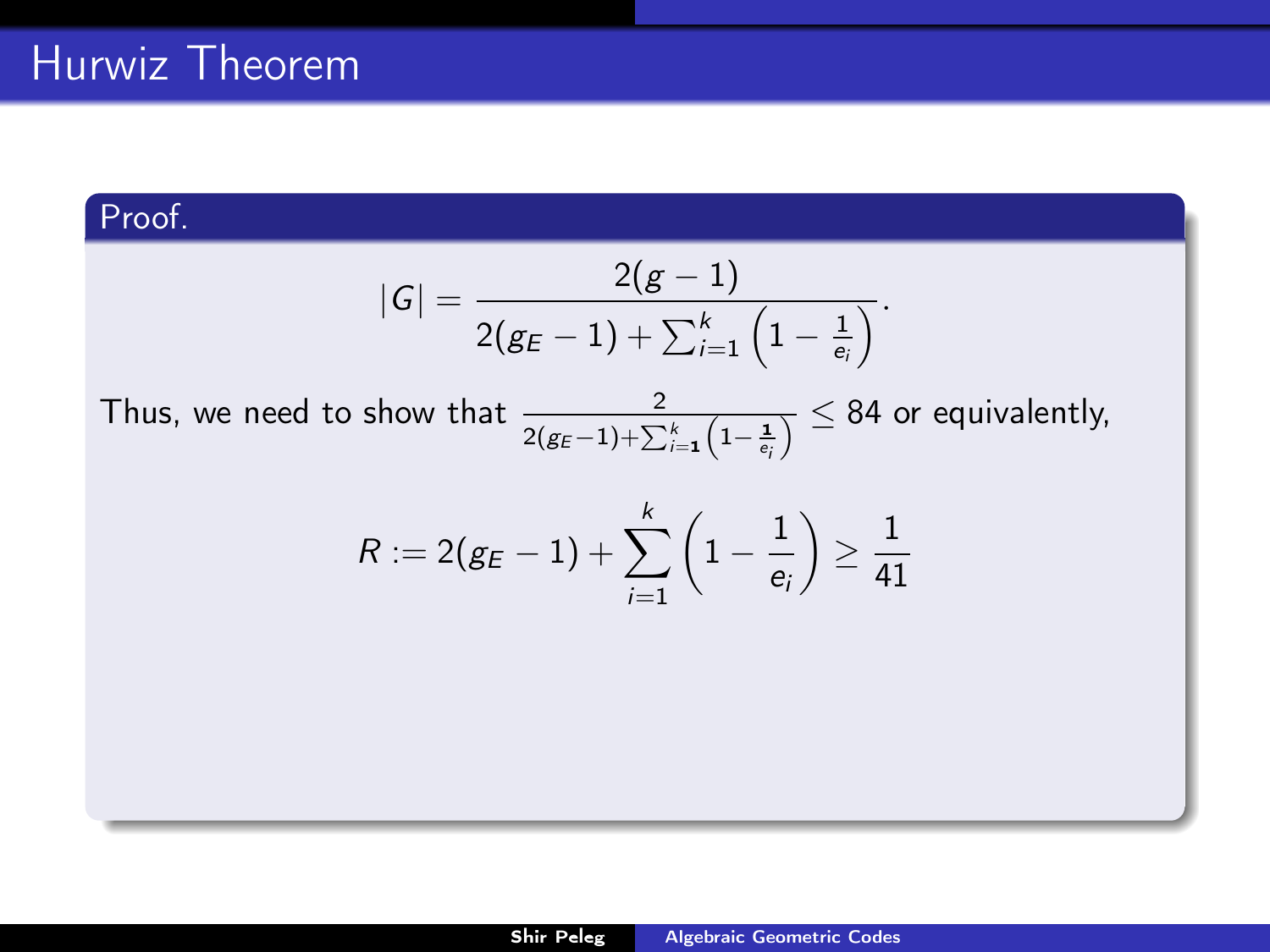$$
|\mathcal{G}|=\frac{2(g-1)}{2(g_E-1)+\sum_{i=1}^k\left(1-\frac{1}{e_i}\right)}.
$$

Thus, we need to show that  $\frac{2}{2(g_E-1)+\sum_{i=1}^k \left(1-\frac{1}{e_i}\right)} \leq 84$  or equivalently,

$$
R:=2(g_E-1)+\sum_{i=1}^k\left(1-\frac{1}{e_i}\right)\geq\frac{1}{41}
$$

Note that  $R > 0$  as  $g \geq 2$ .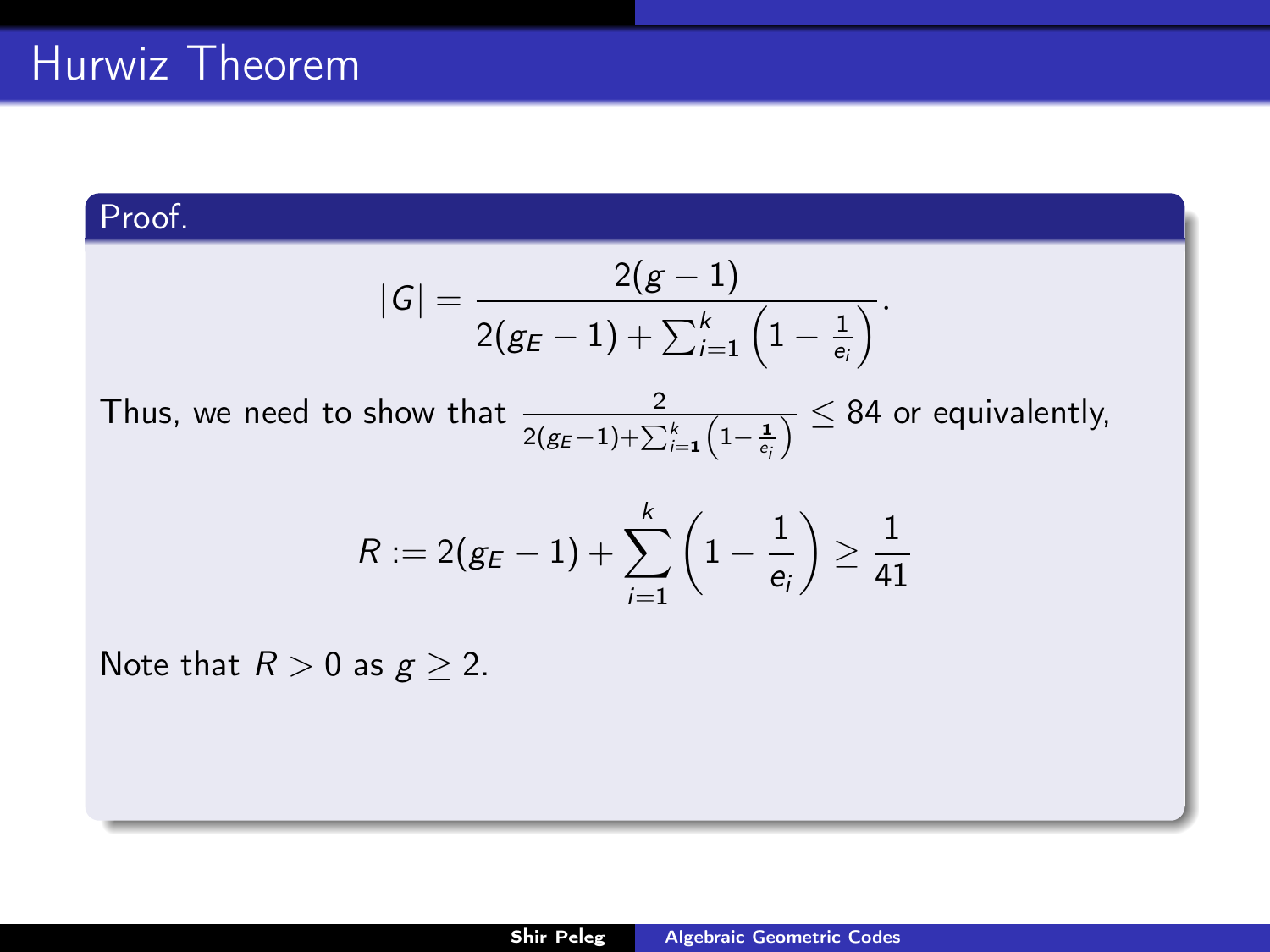$$
|\mathcal{G}|=\frac{2(g-1)}{2(g_E-1)+\sum_{i=1}^k\left(1-\frac{1}{e_i}\right)}.
$$

Thus, we need to show that  $\frac{2}{2(g_E-1)+\sum_{i=1}^k \left(1-\frac{1}{e_i}\right)} \leq 84$  or equivalently,

$$
R:=2(g_E-1)+\sum_{i=1}^k\left(1-\frac{1}{e_i}\right)\geq\frac{1}{41}
$$

Note that  $R > 0$  as  $g \ge 2$ . Note that,  $1 - \frac{1}{e_i} \in \{\frac{1}{2}, \frac{2}{3}, \frac{3}{4}, \frac{4}{5}...\}$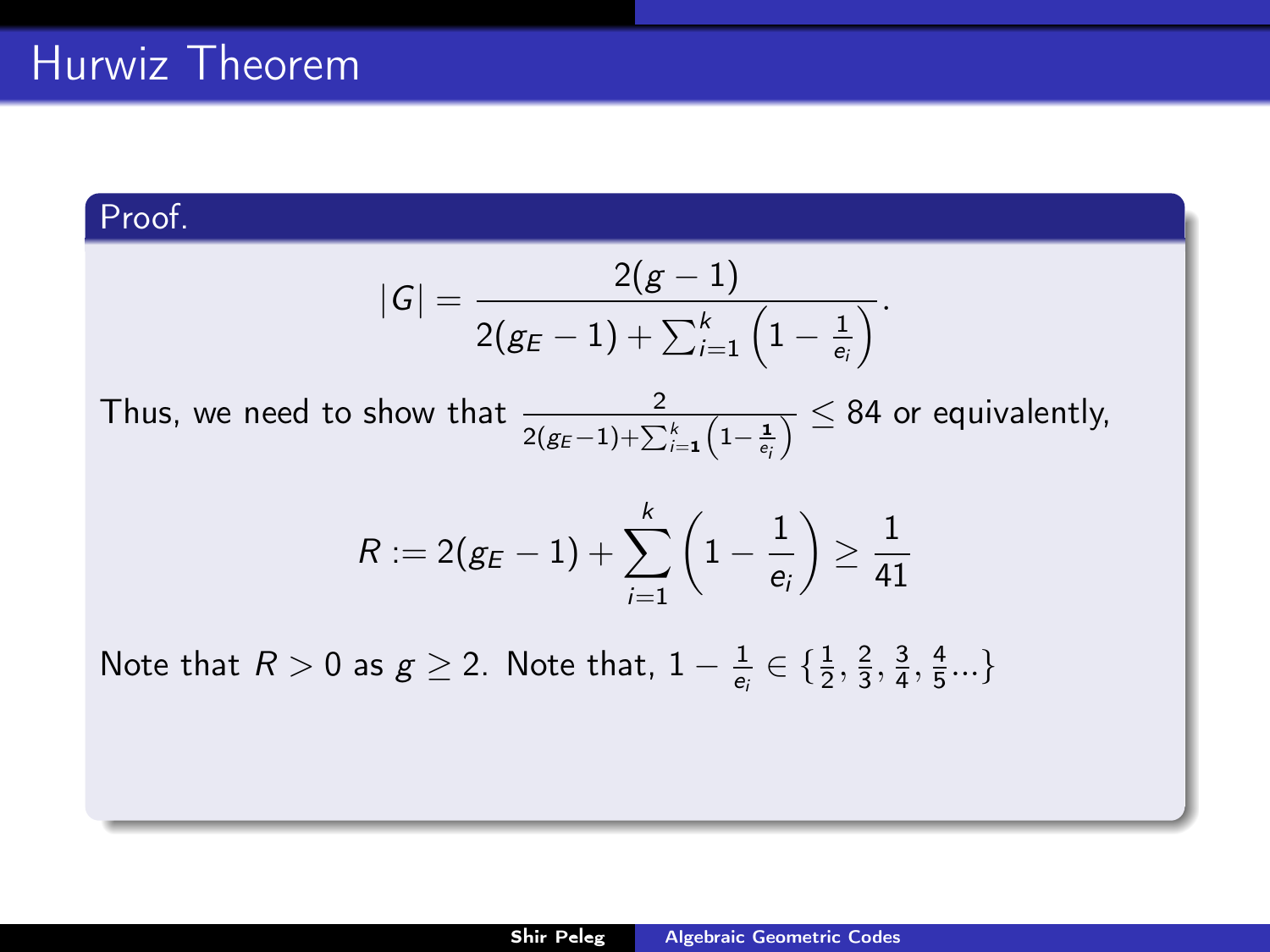$$
|\mathcal{G}|=\frac{2(g-1)}{2(g_E-1)+\sum_{i=1}^k\left(1-\frac{1}{e_i}\right)}.
$$

Thus, we need to show that  $\frac{2}{2(g_E-1)+\sum_{i=1}^k \left(1-\frac{1}{e_i}\right)} \leq 84$  or equivalently,

$$
R:=2(g_E-1)+\sum_{i=1}^k\left(1-\frac{1}{e_i}\right)\geq\frac{1}{41}
$$

Note that  $R > 0$  as  $g \ge 2$ . Note that,  $1 - \frac{1}{e_i} \in \{\frac{1}{2}, \frac{2}{3}, \frac{3}{4}, \frac{4}{5}...\}$ , Finally if  $g_E > 2$  then  $R > 2$ . Thus, we should only consider the possibilities of  $g_E = 1, g_E = 0.$